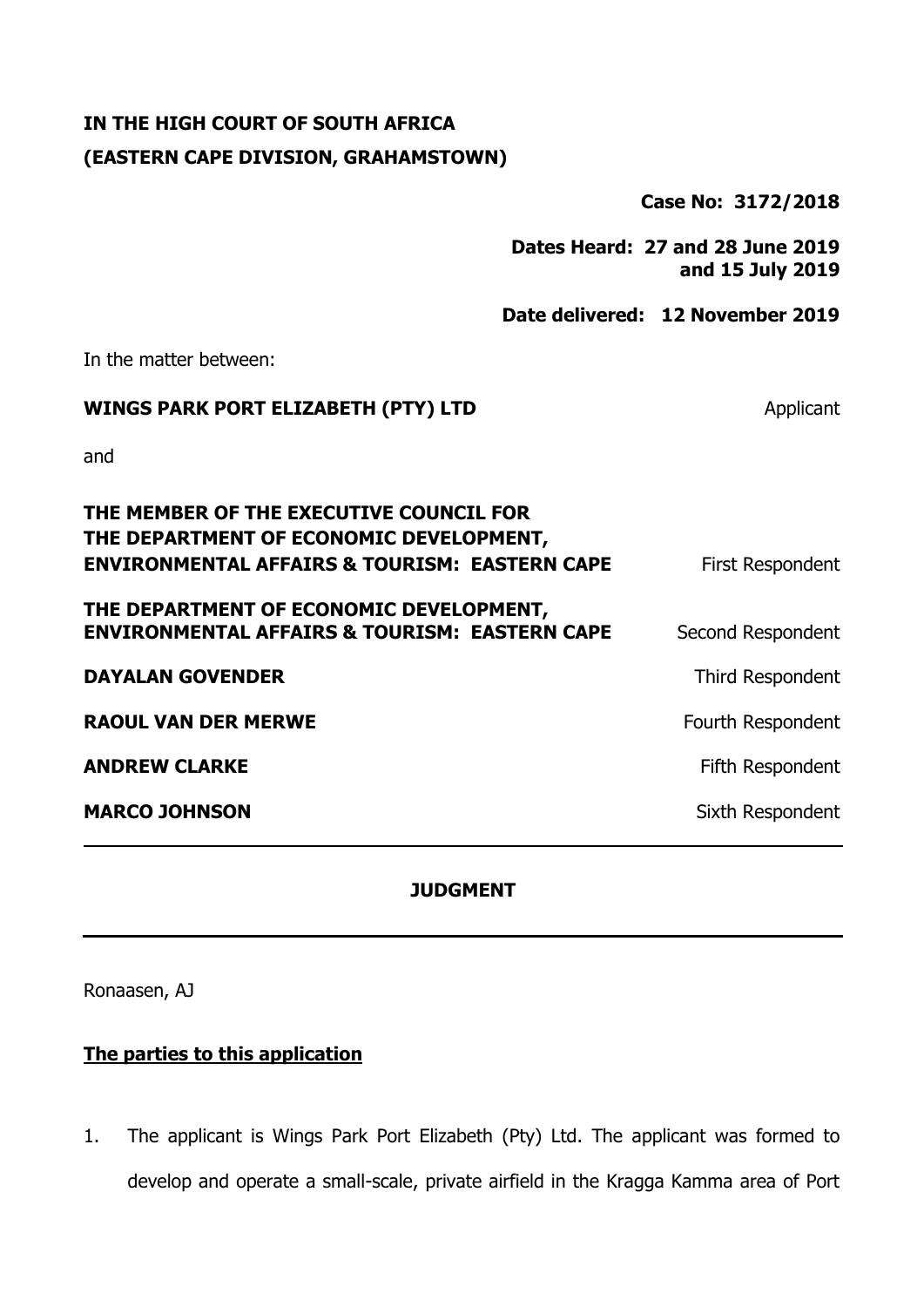Elizabeth. As part of the process that was intended to culminate in the construction of the airfield and related infrastructure, the applicant sought the authorisation of the second respondent for the construction of the airfield, in terms of the National Environmental Management Act, 107 of 1998 ("the Act") read with the regulations published in Government Gazette number 9314 in terms of notice 33306 of 18 June 2010 ("the regulations").

- 2. The first respondent is the Member of the Executive Council for Economic Development, Environmental Affairs and Tourism for the Province of the Eastern Cape, who is cited in his capacity as:
	- 2.1. the executive authority of the Department of Economic Development, Environmental Affairs and Tourism for the Province of the Eastern Cape; and
	- 2.2. the appeal authority contemplated in section 43(2) of the Act and the regulations.
- 3. The second respondent is the abovementioned provincial department, which is cited in its capacity as the competent authority charged with evaluating the environmental impact attaching to listed activities and granting or refusing environmental authorisations in respect of such activities, in terms of the Act.
- 4. The third respondent is Dayalan Govender a Deputy Director of the second respondent, who is the person responsible for the Environmental Management Program at the Sarah Baartman Regional Office of the second respondent.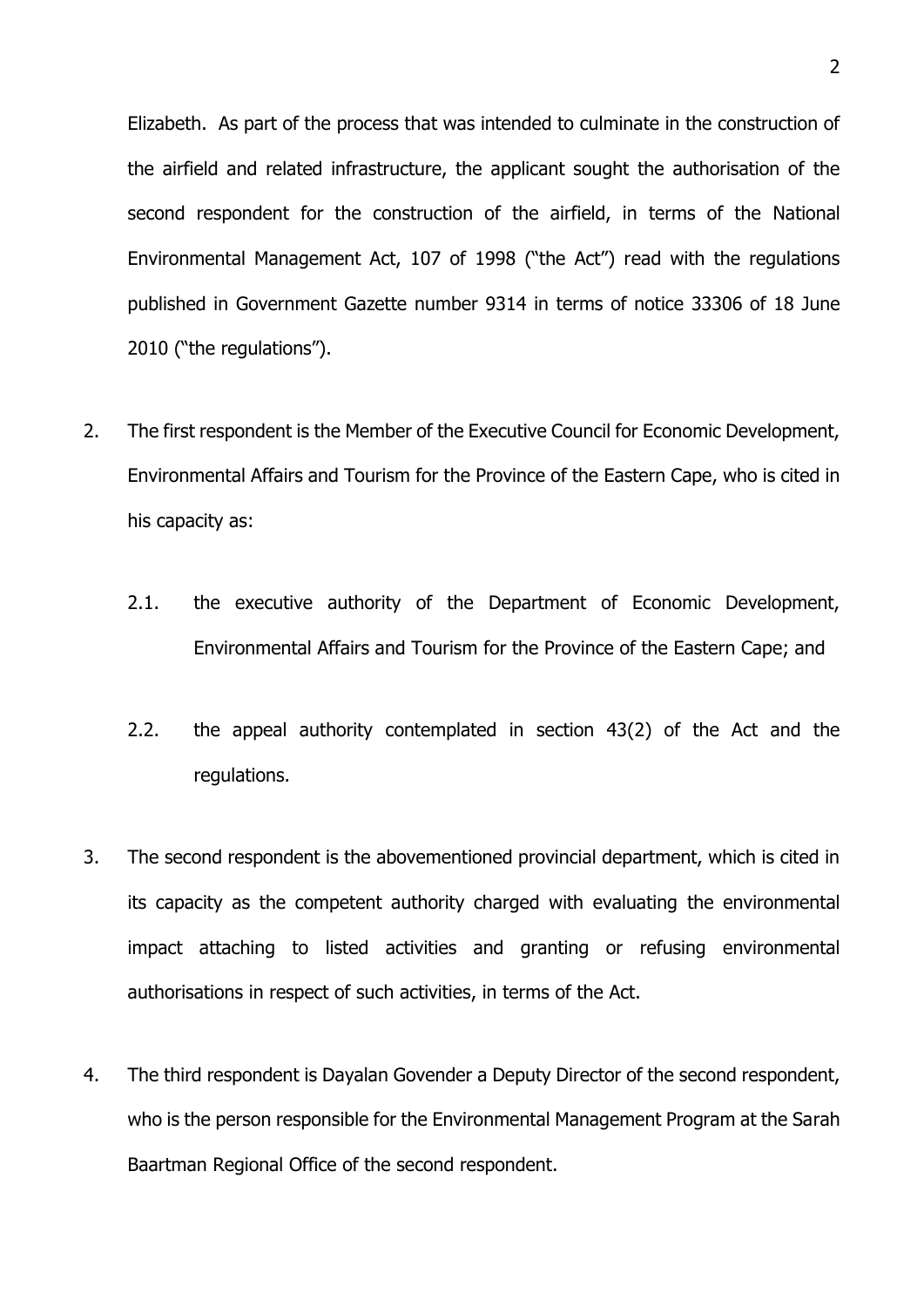- 5. The fourth respondent is Raoul van der Merwe, who has been cited in his personal capacity and in his alleged representative capacity, as a representative of the interested and affected parties in relation to the applicant's application for an environmental authorisation, to which shall be referred in more detail, below.
- 6. The fifth and sixth respondents are Andrew Clarke and Marco Johnson, respectively, who, together with the fourth respondent, each made submissions to the second respondent regarding the construction and operation of a private airfield in the Kragga Kamma area of Port Elizabeth and the applicant's application for environmental authorisation to allow for such construction. The fifth and sixth respondents made their submissions independently of the fourth respondent and the interested and affected parties he is alleged to represent. The fifth and sixth respondents did not oppose this application.

#### **The proposed airfield**

- 7. The applicant describes itself as a "special purpose entity". It was formed by its founding shareholders for the sole purpose of developing and operating a recreational airfield in the Port Elizabeth area. To this end, in 2015, the applicant acquired an immovable property known as portion 217 (a portion of portion 87) of farm 23, Kragga Kamma ("the property").
- 8. The area in which the property is situated is described by the applicant as being a periurban area of a rural character. It lies to the west of Port Elizabeth, within the area of jurisdiction of the Nelson Mandela Bay Metropolitan Municipality. The applicant states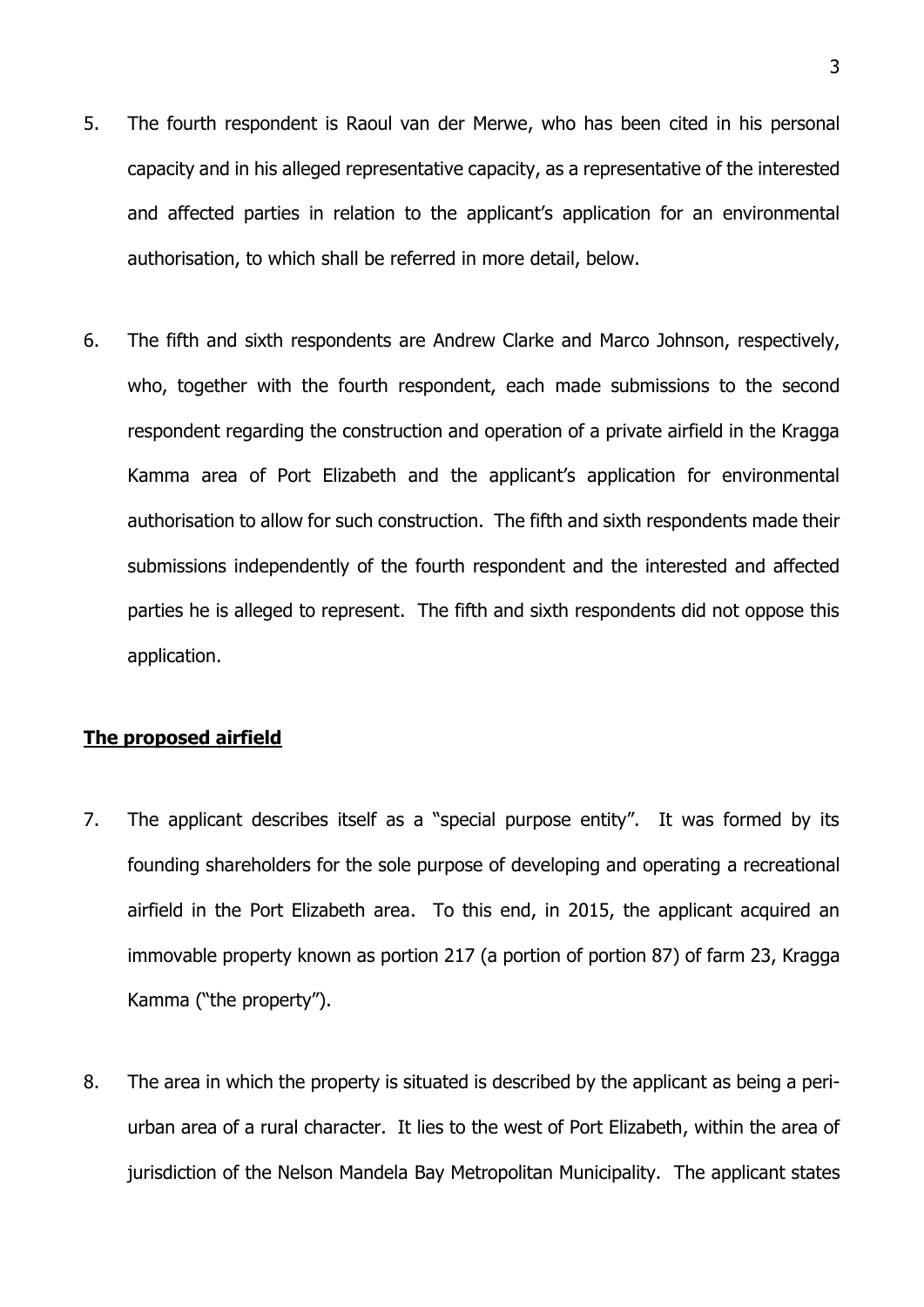that it acquired the property following a detailed assessment of other available options, all of which, according to it, were unsuitable.

- 9. The airfield was intended to comprise a grass runway, 720 metres in length, and hangars for 25 aircraft. It was the intention that the initial development would be expanded to allow for total of 32 aircraft hangars, a clubhouse and a boma. The clubhouse and boma would be funded by the sale of additional shares in the applicant. Access to the airfield and its facilities would be restricted to shareholders and only shareholders would be able to fly aircraft into and out of the facility. The maintenance and operating costs would be funded by the shareholders.
- 10. The aircraft hangars would range in size from 300 square metres to 1000 square metres. Fuel requirements would be satisfied by two 46,000 L underground aviation fuel tanks. The airfield was intended to be self-sufficient in respect of electricity, water and solid waste removal.
- 11. The founding shareholders of the applicant are all recreational aircraft pilots who say that it was becoming increasingly difficult to operate out of the existing facilities in the Port Elizabeth area, namely the Port Elizabeth International Airport and Progress Aerodrome - hence, according to the shareholders, the need for them to establish a private airfield.
- 12. The primary object of the founding shareholders of the applicant was to obtain a facility that would provide them with security of tenure and unrestricted access to an aircraft runway. They aver that neither of the two abovementioned existing facilities satisfy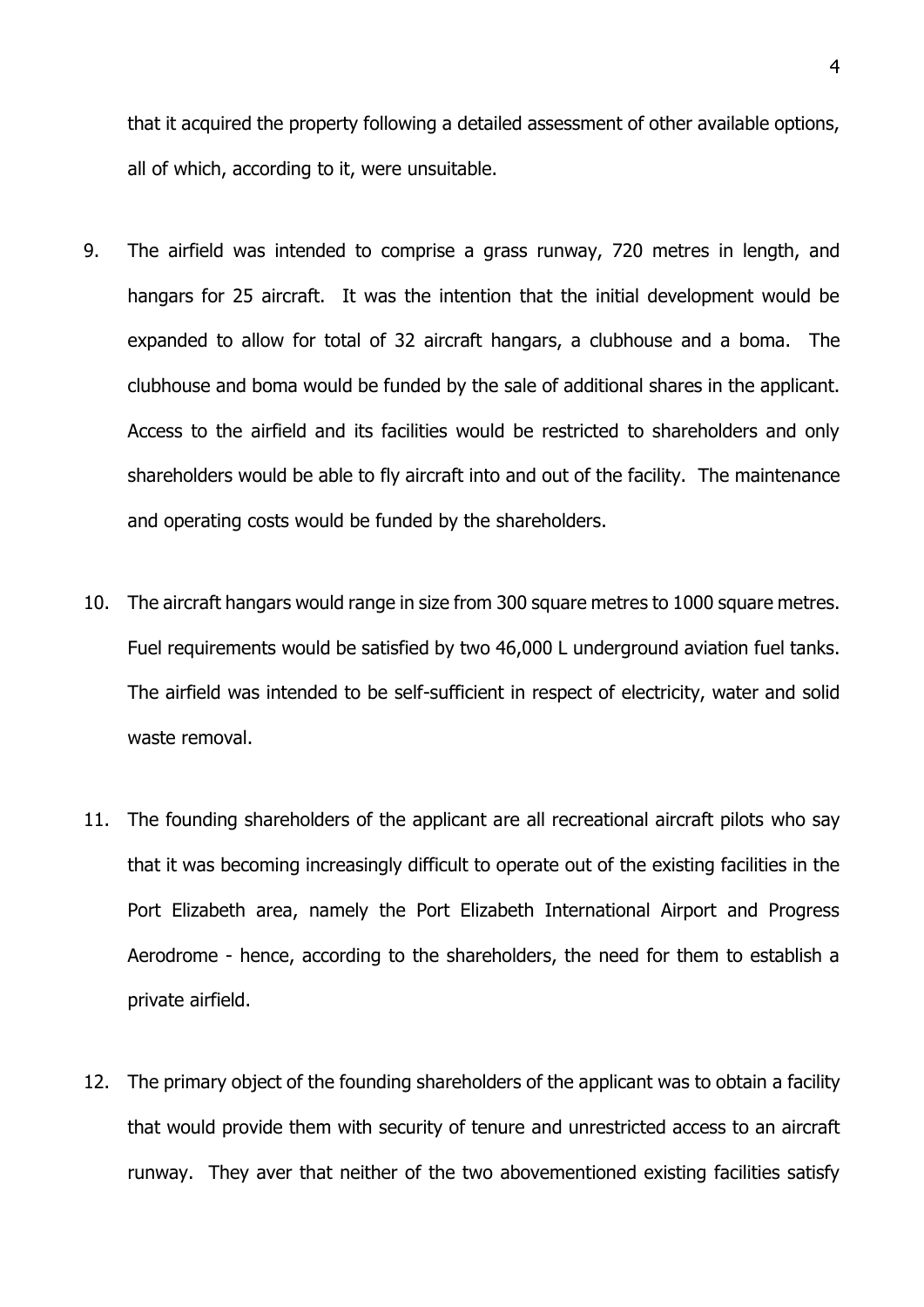these requirements. According to the applicant these facilities are congested. The Port Elizabeth International Airport by commercial aircraft and Progress Aerodrome by a resident flying school. The former is situated on municipal land and any construction of facilities to suit its needs on this facility would not provide the applicant and its shareholders with security of tenure. The owners of the latter are not prepared to part with their land on a basis which would be commercially viable for the applicant.

13. Thus, so the applicant avers, it had no option but to identify and acquire land on which to develop its own airfield and, to this end, identified the property as the most suitable site.

# **The second respondent's decision of 12 May 2016 to refuse environmental authorisation ("the first decision")**

- 14. The applicant initially applied to the second respondent for environmental authorisation for the establishment of an airfield on the property in September 2014. In response to a request for further information from the second respondent a further submission was made to the second respondent on 23 October 2015. The two submissions comprise the applicant's application for environmental authorisation, which was duly considered by the second respondent.
- 15. On 12 May 2016 the second respondent notified the applicant in writing that its application for environmental authorisation had been refused in terms of section 24 of the Act and regulation 25(b)(ii) of the regulations.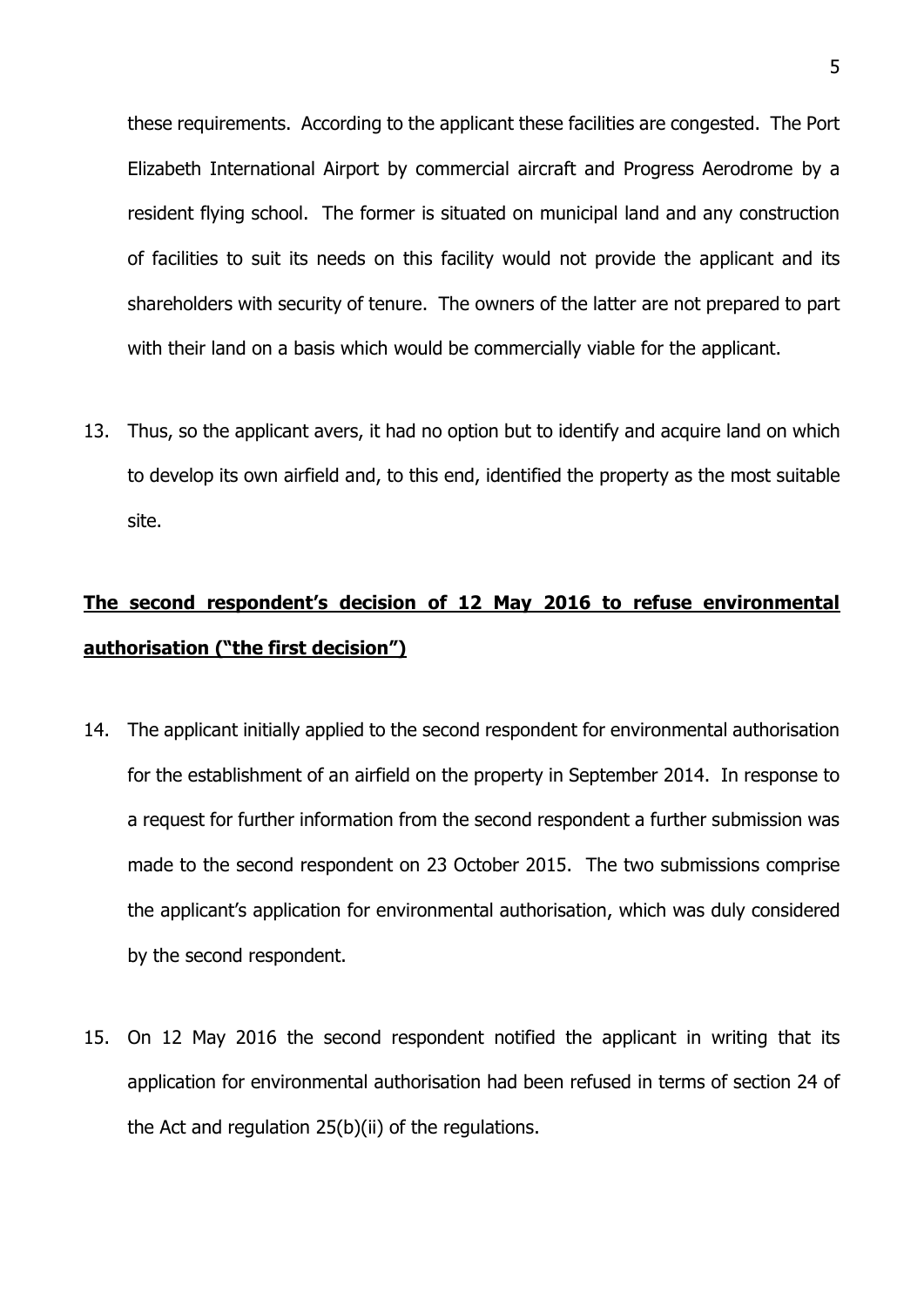# **The first respondent's refusal on 22 November 2016 of the applicant's appeal of the first decision ("the second decision")**

16. The applicant, within the prescribed time limits, lodged an internal appeal against the first decision with the first respondent. On 22 November 2016 the first respondent dismissed the appeal.

#### **The first application and the judgment of this court thereon**

- 17. In August 2017 the applicant in this application launched an application under case number 3917/2017 ("the first application") in which it cited the first respondent in this application as the first respondent. The fourth, fifth and sixth respondents in this application were cited as the second, third and fourth respondents, respectively, in that application.
- 18. In terms of the notice of motion in the first application the applicant sought to review only the first decision. The first application served before Plasket, J (as he then was) on 28 August 2018. His judgment is reported as **Wings Park Port Elizabeth (Pty) Ltd v MEC, Environmental Affairs, Eastern Cape and Others 2019 (2) SA 606 (ECG)**.
- 19. The following are salient features of the first application and the judgment of this court thereon: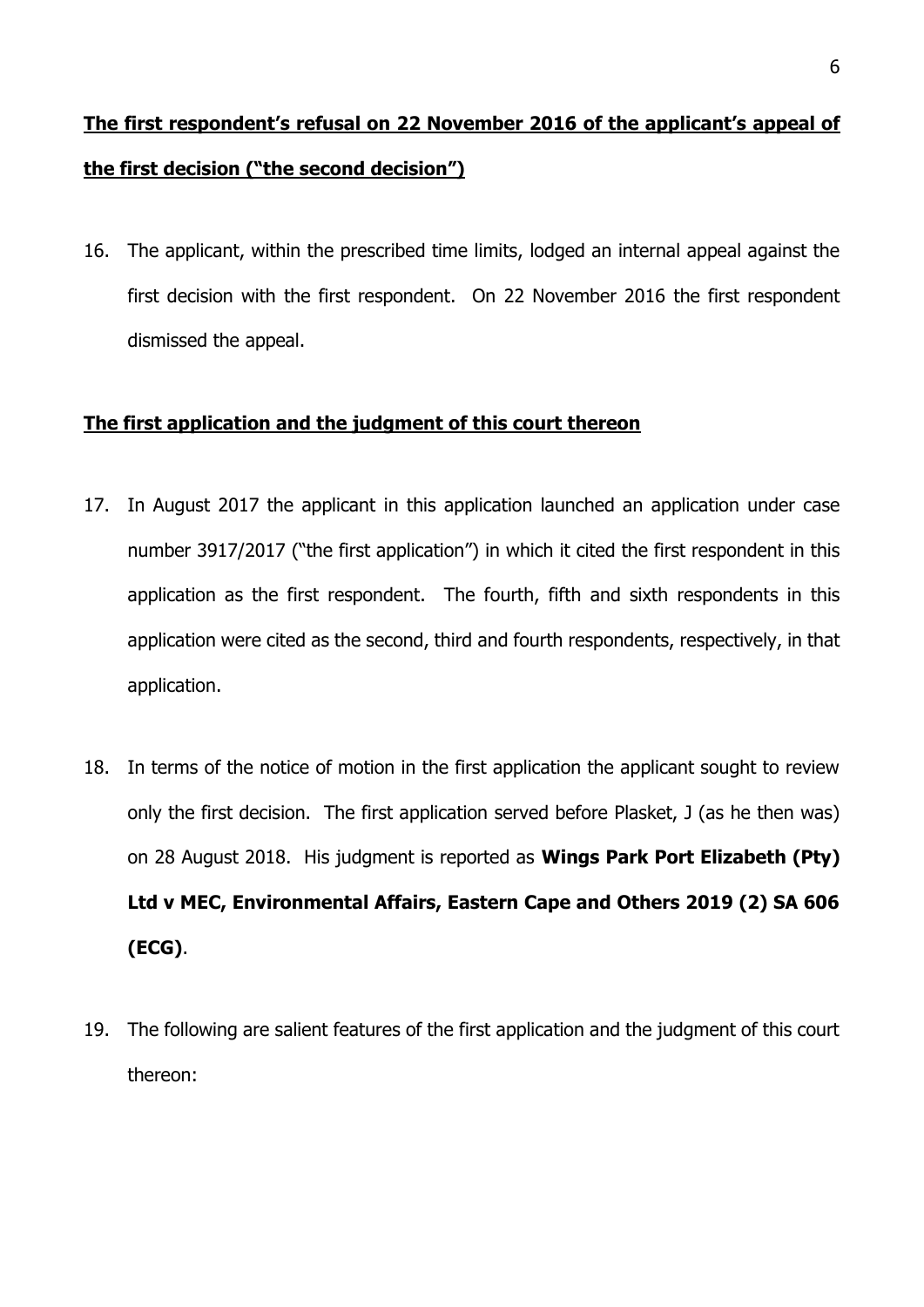- 19.1. the application proceeded on the basis that it was common cause, correctly so, that the decision the applicant sought to review in terms of the first application was administrative action as defined in section 1 of the Promotion of Administrative Justice Act, 3 of 2000 ("PAJA") - [11];
- 19.2. the applicant had instituted the first application about three months and one week after the 180-day period envisaged in section 7(1) of PAJA had expired - [13];
- 19.3. the failure of the applicant to bring the first application within the time period stipulated in section 7(1) of PAJA was condoned and that time period was extended to the date on which the first application was issued - [18];
- 19.4. the applicant was adamant that the decision it sought to have reviewed in terms of the first application was the decision of the relevant Department to refuse the application for environmental authorisation and not the decision of the first respondent in deciding the internal appeal against the applicant - [20];
- 19.5. the first respondent contended that the first application, in the circumstances, was academic as the decision on the internal appeal would remain intact even if the decision at first instance was set aside and would still preclude the development of the airfield from proceeding - [21];
- 19.6. the failure of the applicant in the first application to challenge the decision in respect of the internal appeal had the effect that the setting-aside of the first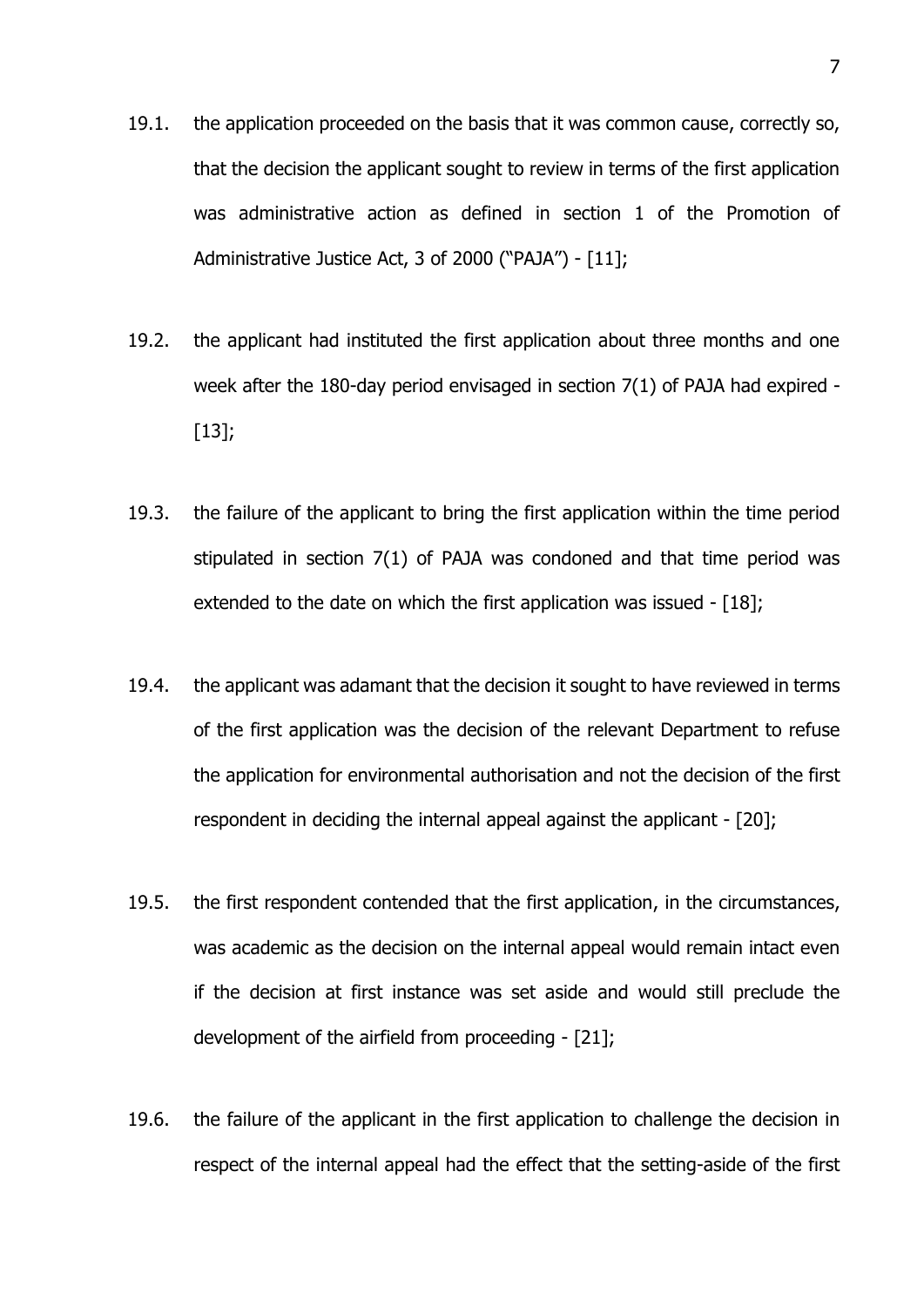decision, if grounds of review were to be established, would be academic and of no practical effect. The applicant would still not be able to begin construction of the airfield because the first respondent's decision on appeal (i.e. the second decision) remained intact. In terms of the second decision the applicant had been refused environmental authorisation to undertake any listed activities in terms of the Act. The relief sought in terms of the first application, thus, was moot and it was dismissed on this basis alone - [47].

20. I have referred relatively extensively to the judgment of this court in respect of the first application, as the failure of the applicant, from the outset, to seek to review the appellate decision has an important bearing on the question of delay in this application.

#### **The relief sought by the applicant in this application**

- 21. The applicant, initially, sought to appeal the order of this court in respect of the first application, but ultimately abandoned its application for leave to appeal, contemporaneously with the launching of this application.
- 22. This application was initiated on 23 October 2018. In terms of the notice of motion the applicant seeks the following relief, namely that:
	- 22.1. the applicant's failure to institute this application within the time limit prescribed in section 7(1) of PAJA be condoned and the time limit extended accordingly;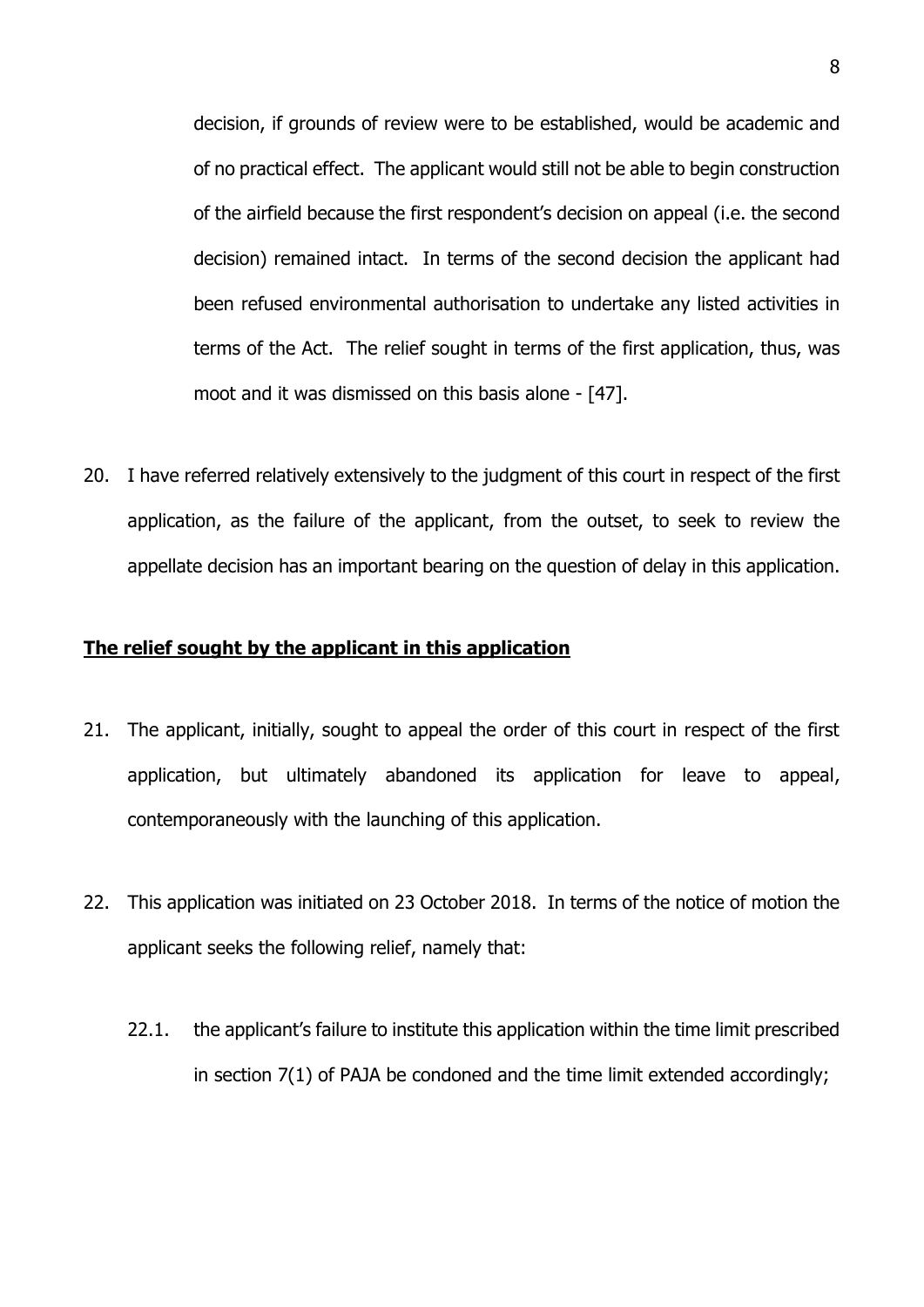- 22.2. the decision of the first respondent/second respondent of 12 May 2016 to refuse the applicant's application for environmental authorisation for the development and operation of a small-scale airfield be reviewed and set aside;
- 22.3. the decision of the third respondent of 12 May 2016 to refuse the applicant's application for environmental authorisation for the proposed development and operation of a small-scale airfield be reviewed and set aside;
- 22.4. the decision of the first respondent made on appeal on 22 November 2016 to dismiss the applicant's appeal against the refusal decision of 12 May 2016 be reviewed and set aside;
- 22.5. this court substitute the abovementioned decisions and authorise the proposed development and operation of a small-scale airfield at, Kragga Kamma, Port Elizabeth, subject to the condition that the applicant furnish to the competent authority an operation phase environmental management plan and subject to such further conditions as may be appropriate or necessary, if any;
- 22.6. this court, alternatively, remit the decisions of 12 May 2016 and 22 November 2016 for reconsideration by the competent authority with directions to the competent authority to re-evaluate and decide the applicant's application for environmental authorisation in accordance with the findings of this court;
- 22.7. the first and second respondents be directed to pay the costs of this application, including the costs of two counsel, where employed;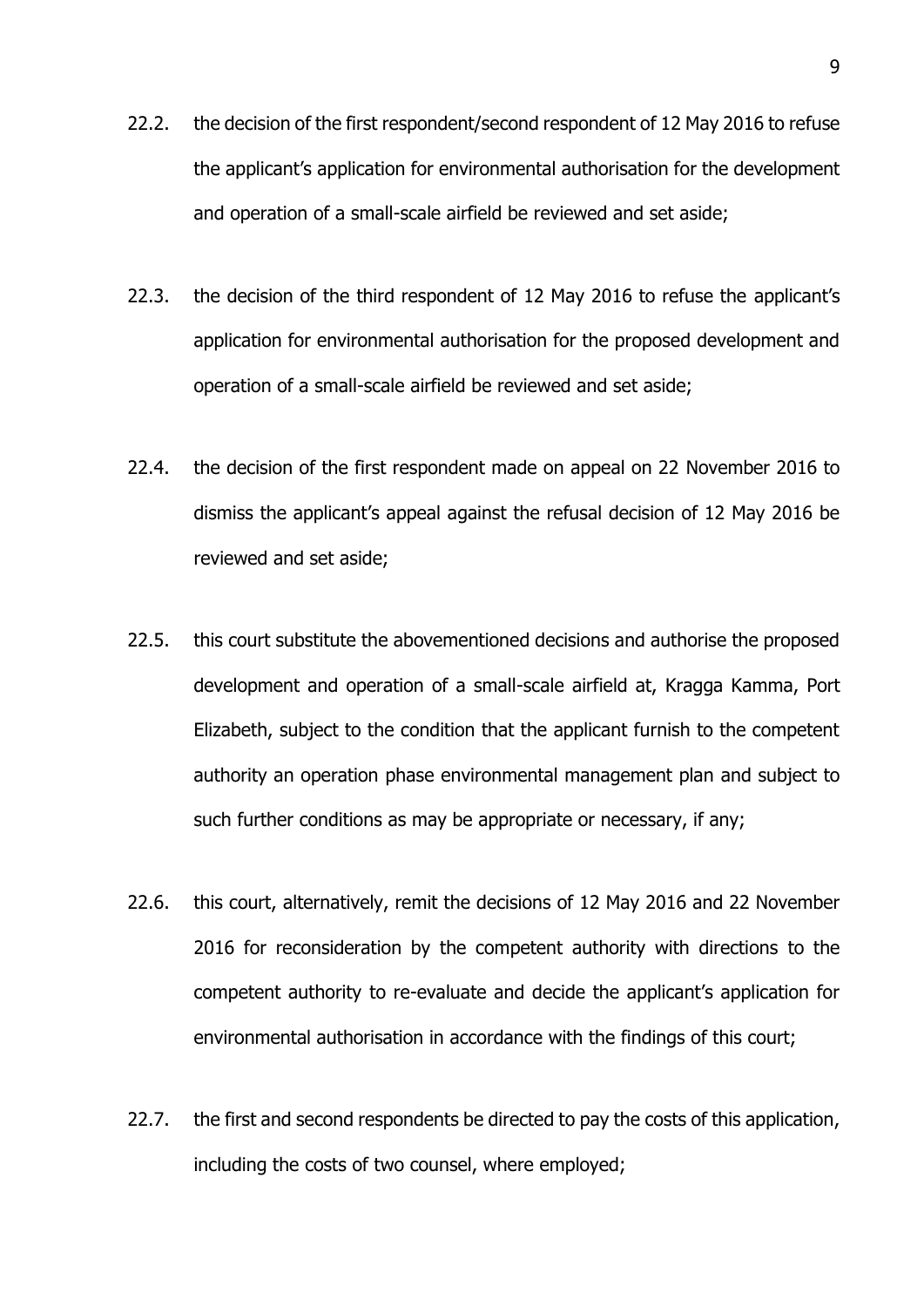22.8. the fourth, fifth and sixth respondents be directed to pay the costs of this application, including the costs of two counsel where employed, jointly and severally with the first and second respondents, in the event of them opposing this application.

#### **The legislative background**

23. Section 24(1) of the Act provides as follows:

"In order to give effect to the general objectives of integrated environmental management laid down in this Chapter, the potential consequences for or impacts on the environment of listed activities or specified activities must be considered, investigated, assessed and reported on to the competent authority or the Minister responsible for mineral resources, as the case may be, except in respect of those activities that may commence without having to obtain an environmental authorisation in terms of this Act."

24. In section 1 of the Act listed activities are defined to mean "an activity identified in terms of section  $24(2)(a)$  and  $(d)$ ". Section 24 (2)(a) is concerned with activities identified either by the Minister of Environmental Affairs or by the MEC for Environmental Affairs in a province, with the concurrence of the Minister that "*may not* commence without environmental authorisation from the competent authority". Section 24(2)(d), in turn, envisages those identified activities which have been exempted from the requirement of environmental authorisation, but which must comply with "prescribed norms or standards".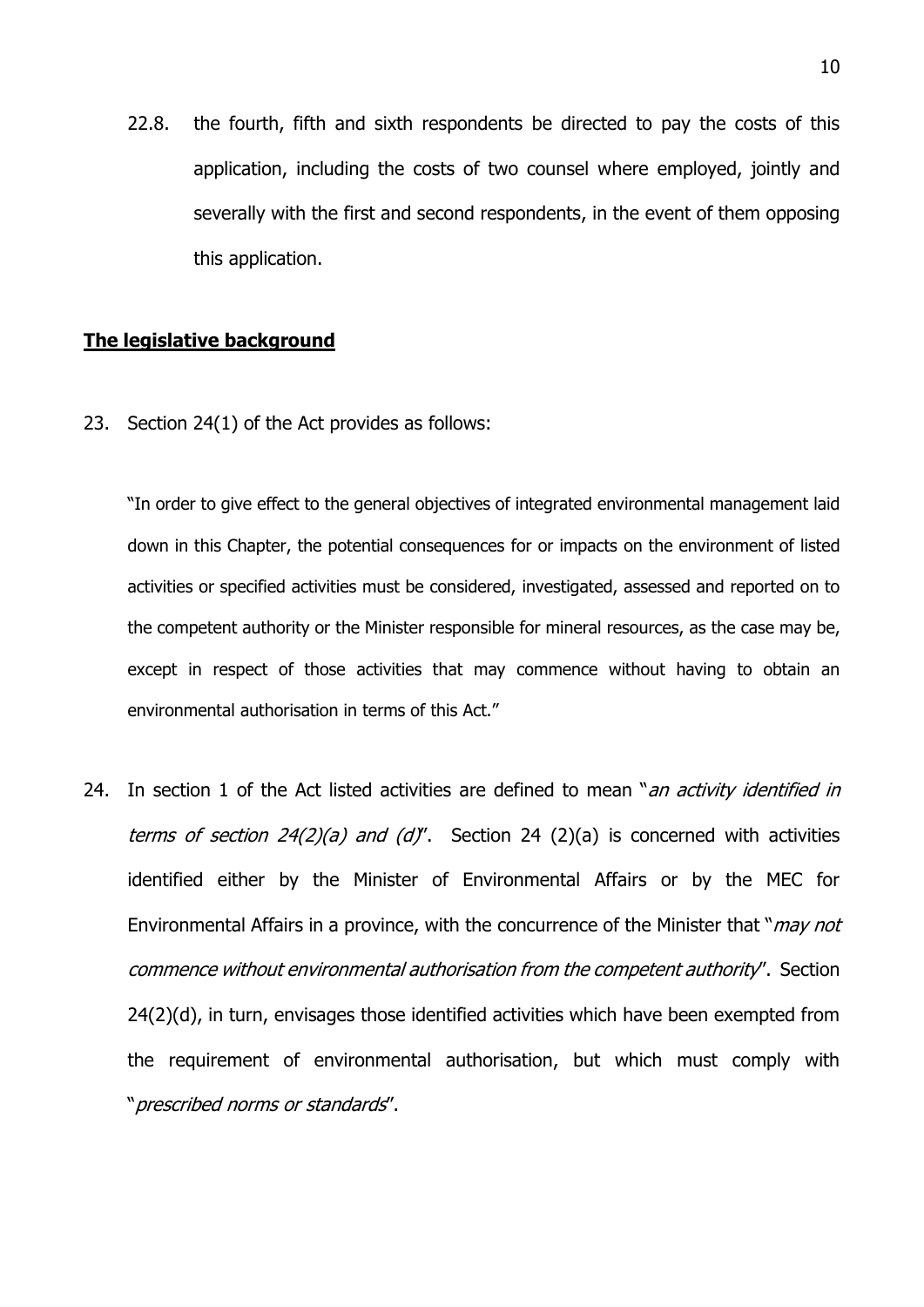25. The phrase "*environmental authorisation*" is defined in section 1 of the Act as meaning:

"the authorisation by a competent authority of a listed activity or specified activity in terms of this Act, and includes a similar authorisation contemplated in a specific environmental management Act".

26. With regard to a listed activity the "*competent authority*" is defined as follows in section 1 of the Act:

"the organ of state charged by this Act with evaluating the environmental impact of that activity and, where appropriate, the granting or refusing of an environmental authorisation in respect of that activity."

- 27. The first application proceeded on the basis that it was common cause that the third respondent was the competent authority to decide on the applicant's application for environmental authorisation. In this application the third respondent's claim of delegated authority was placed in dispute by the applicant.
- 28. Section 24(1A) of the Act requires every applicant for environmental authorisation to comply with the Act's requirements relating to the following:
	- 28.1. steps to be taken before submitting an application, where applicable;
	- 28.2. any prescribed report;
	- 28.3. any procedure relating to public consultation and information gathering;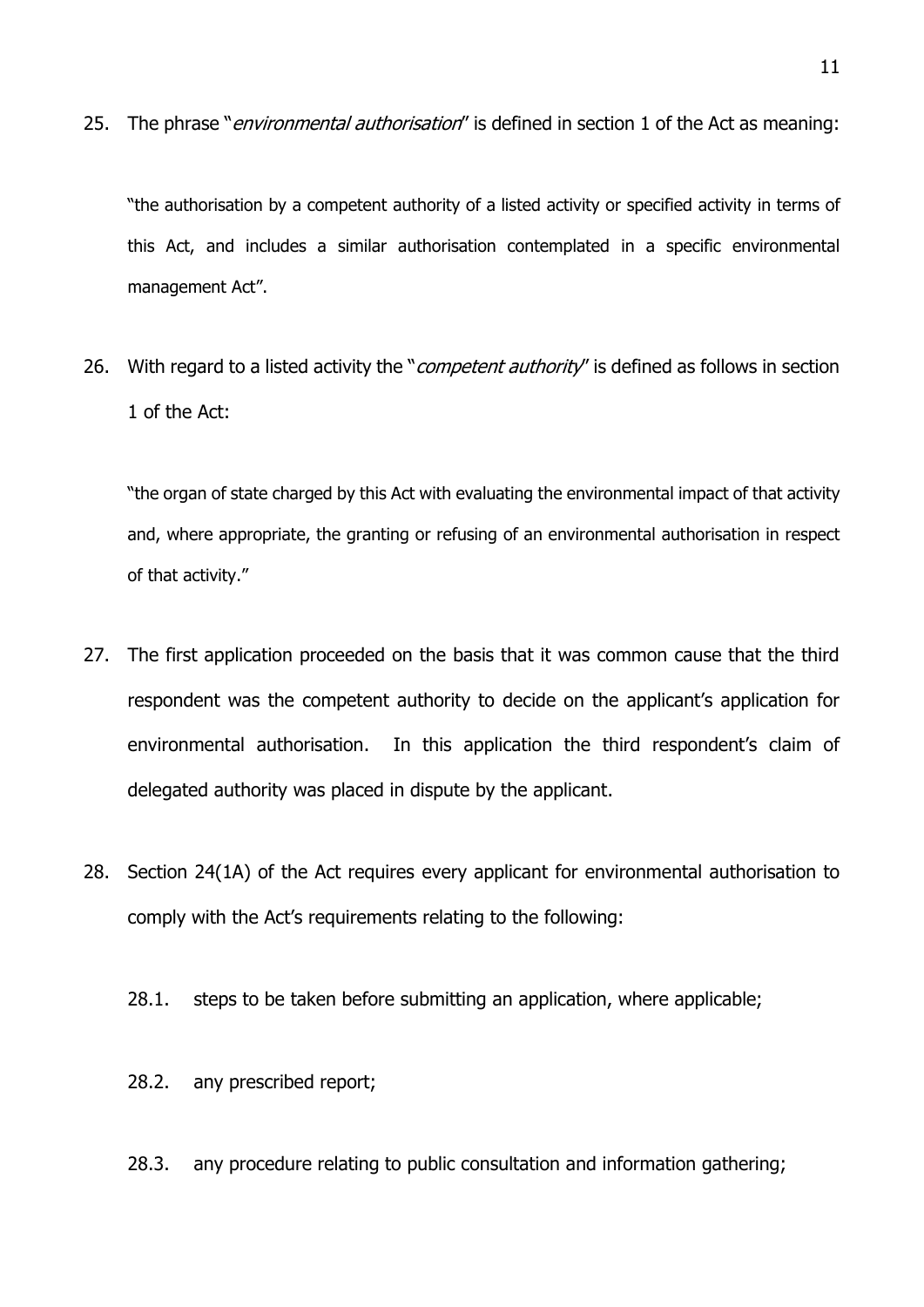28.4. any environmental management programme;

- 28.5. the submission of an application for an environmental authorisation and any other relevant information; and
- 28.6. the undertaking of any specialised report, where applicable.
- 29. In terms of section 43 of the Act an internal appeal is allowed from the decision of a competent authority. Section 43(2) provides that any person may appeal to an MEC against a decision taken by any person acting under a power delegated by that MEC in terms of this Act or in terms of a specific environmental management Act.
- 30. The powers of the MEC on appeal are described as follows in section 43(6):

"The Minister or an MEC may, after considering such an appeal, confirm, set aside or vary the decision, provision, condition or directive or may make any other appropriate decision, including a decision that the prescribed fee paid by the appellant, or any part thereof, be refunded."

31. As stated by Plasket, J in paragraph [30] of his judgment on the first application the wording of section 43(6) is in itself indicative of the legislature having created a wide appeal in the sense that this type of appeal involved "*a determination* de novo *where* the decision in question is subjected to reconsideration, if necessary on new or additional facts, with the body exercising the appeal power free to substitute its own decision for the decision under appeal". See in this regard the views expressed, and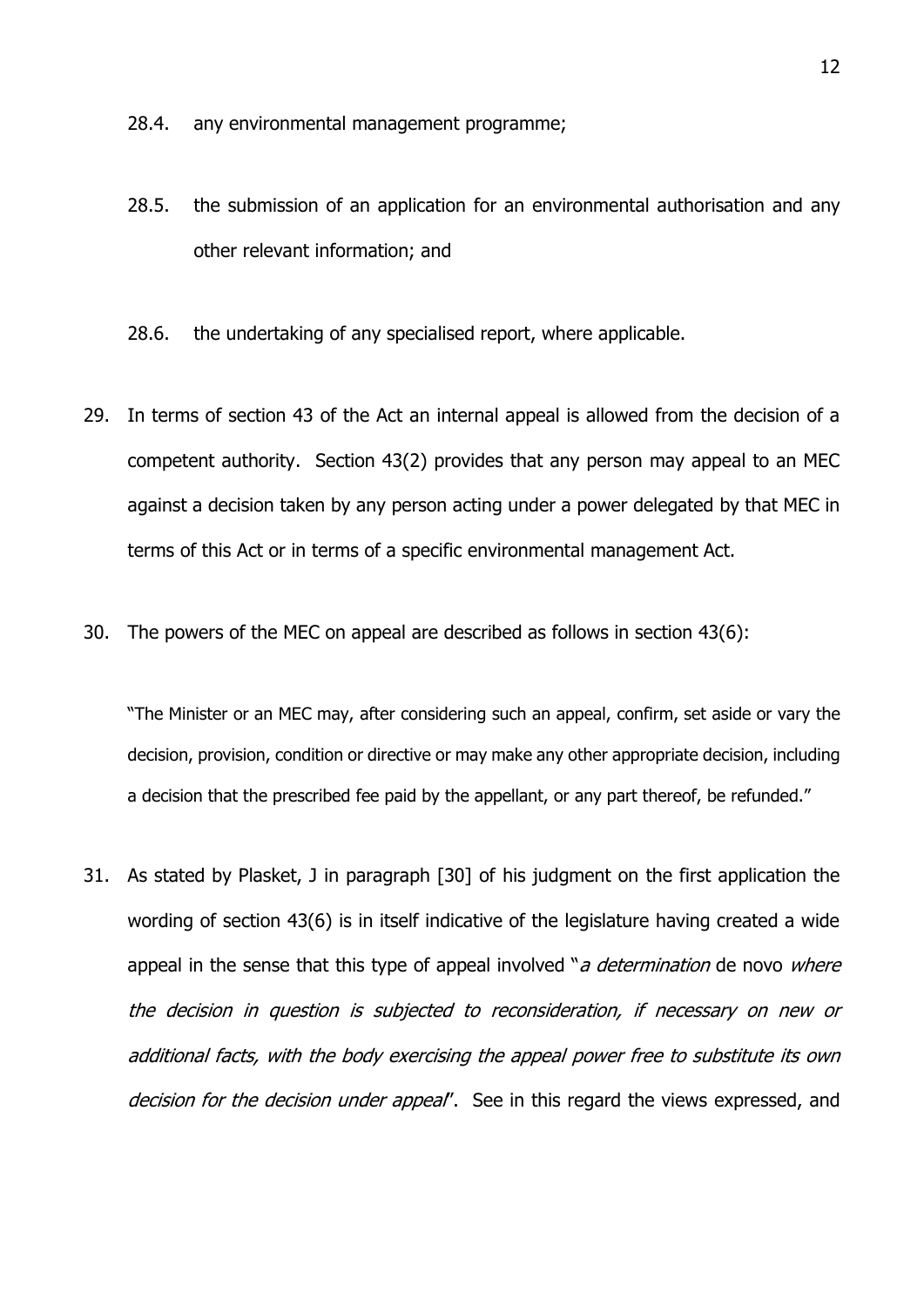the authorities cited by Plasket, J in paragraphs [29] and [30] of his judgment on the first application.

#### **The question of delay**

- 32. The applicant, in terms of its notice of motion, pertinently seeks condonation for its failure to institute this application within the time limit prescribed in section 7(1) of PAJA and asks for the extension of that time limit in terms of section 9 of PAJA.
- 33. In **Buffalo City Metropolitan Municipality v Asla Construction (Pty) Ltd 2019 (4) SA 331 (CC)** the Constitutional Court in considering the question of a delay under PAJA and particularly the reasonableness of such delay, at [49] cited with approval the following passage at [26] in the judgment of the Supreme Court of Appeal in **Opposition to Urban Tolling Alliance v South African National Roads Agency Ltd [2013] 4 All SA 639 (SCA)**:

"At common law the application of the undue delay rule required a two-stage enquiry. First, whether there was an unreasonable delay and, second, if so, whether the delay should in all the circumstances be condoned….. Up to a point, I think, section 7(1) requires the same twostage approach. The difference lies, as I see it, in the legislature's determination of a delay exceeding 180 days as *per se* unreasonable. Before the effluxion of 180 days, the first enquiry in applying section 7(1) is still whether the delay (if any) was unreasonable. But after the 180 day period the issue of unreasonableness is pre-determined by the legislature; it is unreasonable per se. It follows that the court is only empowered to entertain the review application if the interest of justice dictates an extension in terms of section 9. Absent such extension the court has no authority to entertain the review application at all."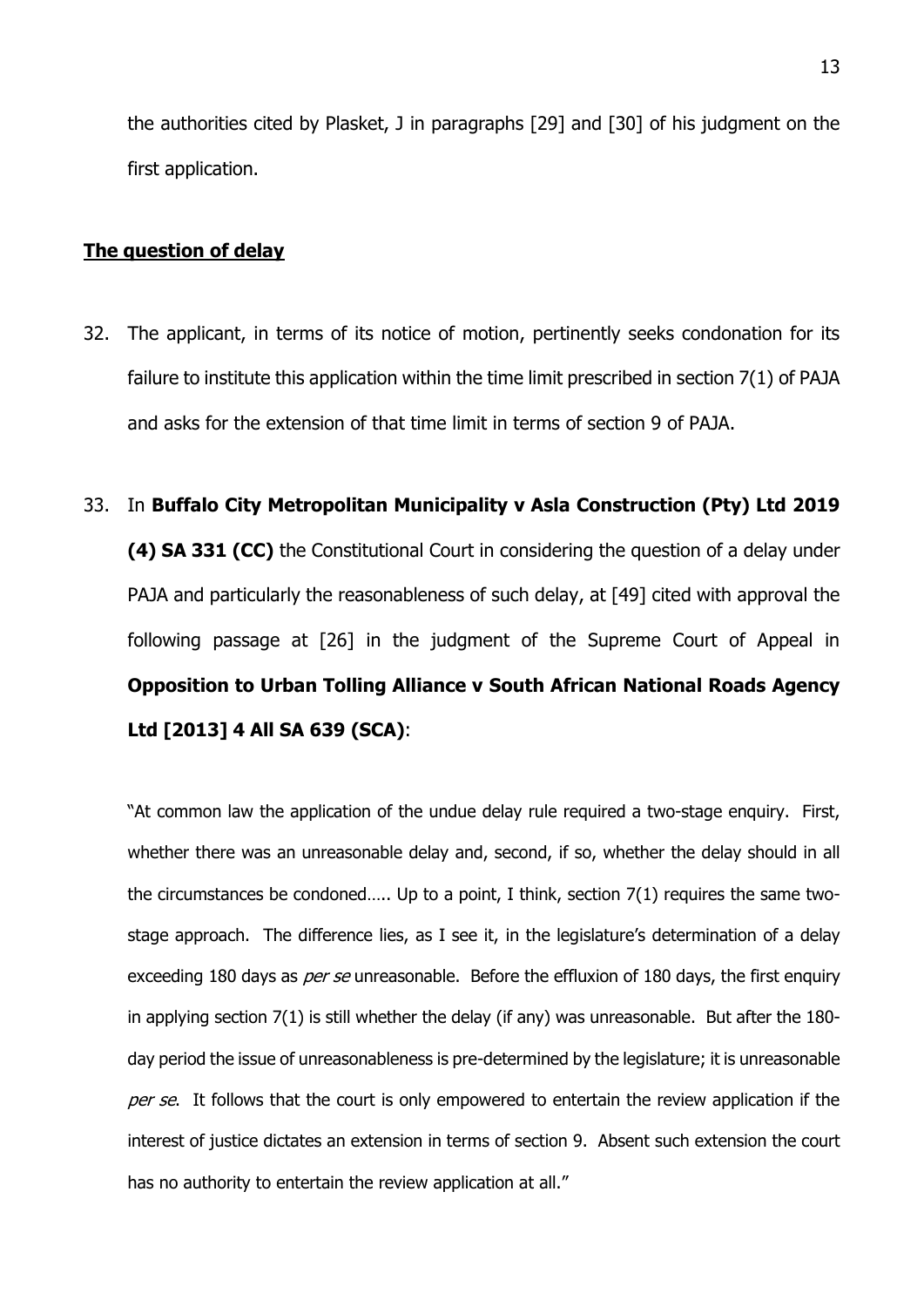- 34. In terms of section 9 of PAJA a party may apply to a court to extend for a fixed period the 180-day period referred to above. The court may grant such an application where the interests of justice so require. Whether it is in the interests of justice to grant condonation depends on the facts and circumstances of each case. Factors that are relevant to this enquiry include, but are not limited to, the nature of the relief sought, the extent and cause of the delay, the effect of the delay on the administration of justice and other litigants, the reasonableness of the explanation for the delay, the importance of the issue to be raised and the prospects of success. The party seeking condonation must furnish a full and reasonable explanation for the delay, which covers the entire duration thereof and relevant factors include the nature of the relief sought. **Aurecon South Africa (Pty) Ltd v Cape Town City 2016 (2) SA 199 (SCA) at [13]-[19]**. This judgment of the Supreme Court of Appeal was confirmed by the Constitutional Court. See **Cape Town City v Aurecon South Africa (Pty) Ltd 2017 (4) SA 223 (CC) at [40]-[44]**.
- 35. The applicant put forward an argument to the effect that the delay in this case was not unreasonable, as:
	- 35.1. in respect of the first decision, Plasket, J in considering the first application had condoned the applicant's delay and had extended the time period within which to bring the application to the date of the issuing of the first application;
	- 35.2. the time period for bringing this application to cover also the second decision commenced to run on the date of Plasket, J's judgment, i.e. 28 August 2018. This, apparently, was when the applicant first discovered that it was obliged,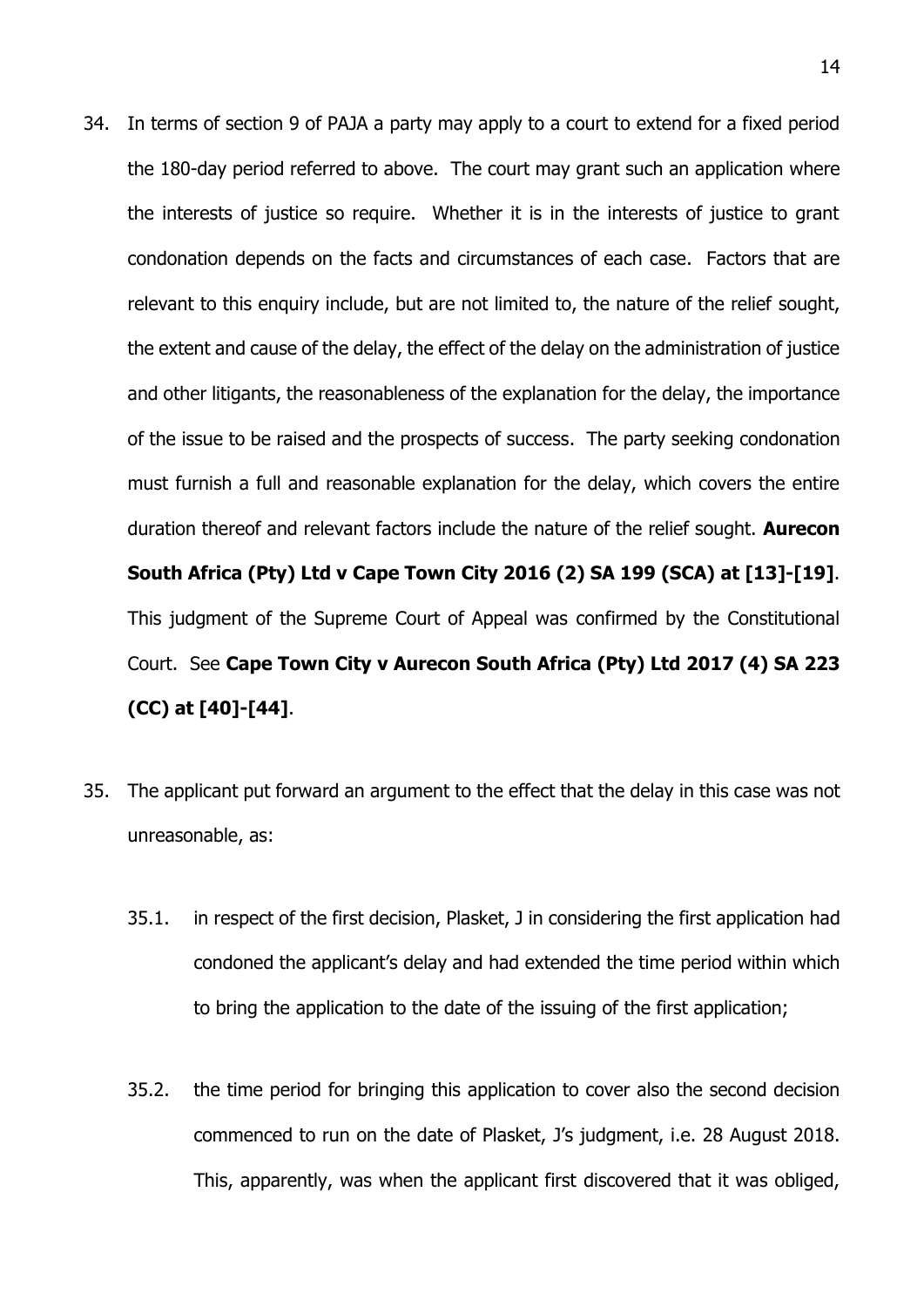also, to seek a review of the second decision. This application was accordingly timeously brought when it was issued on 23 October 2018.

- 36. The contentions of the applicant as to whether the delay was unreasonable or not cannot be upheld if regard is had to the passages in the two **Aurecon** judgments referred to above, which, if applied in relation to this application, confirm that:
	- 36.1. the decisions challenged by the applicant and the reasons for such decisions were known and were always within its knowledge from the dates on which the decisions were taken, i.e. 12 May 2016 in respect of the first decision and 22 November 2016 in respect of the second (appeal) decision;
	- 36.2. Mr Quinn, who appeared for the applicant, quite correctly, conceded that when the first application was launched, the applicant had in its possession all information necessary to seek the review of the second decision;
	- 36.3. the 180 day-period in section 7(1) in respect of the two decisions was triggered on the date on which the applicant became aware of the second decision and the reasons for such decision;
	- 36.4. in determining whether the delay was unreasonable in respect of the present application it does not avail the applicant to contend that it did not appreciate, legally, or was not aware that it was obliged also to seek a review of the second decision until it had received the judgment of Plasket, J.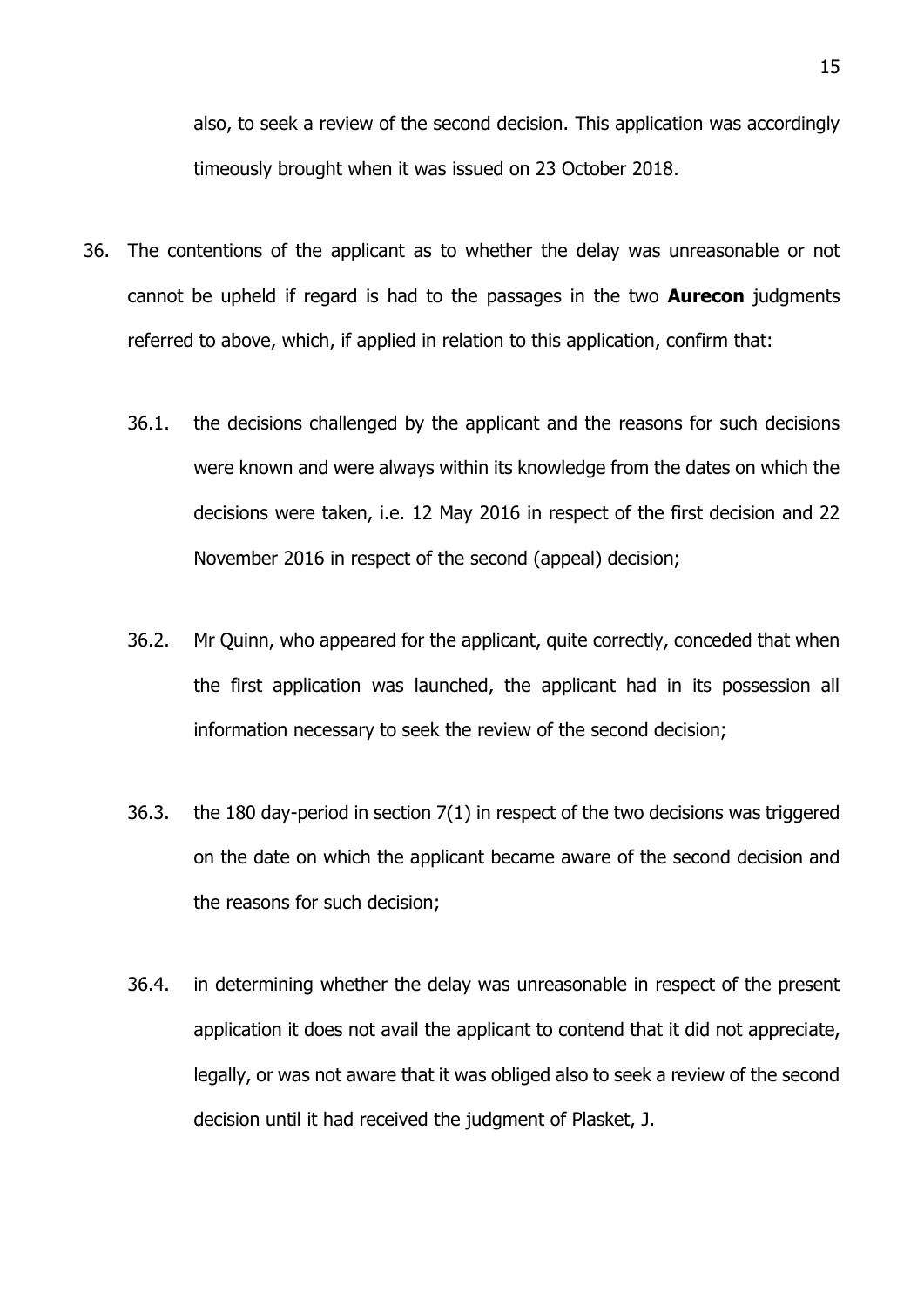- 37. The application to this court to extend the 180-day period contemplated in section 7(1) of PAJA had to be made with reference to the date of the second decision and encompassed all administrative actions involved, which included the first and second decisions. The extension granted by this court to the date of the launching of the first application applied to and included the second decision.
- 38. An application to review the second decision should have been brought contemporaneously with the application to review the first decision. The applicant only has itself to blame that it did not seek to review and set aside the second decision as part of the relief it sought in terms of the first application, despite a wealth of authority (identified by Plasket, J in his judgment on the first application) to the effect that it was required to do so in order to obtain relief which would be effective and not just academic. It had the opportunity to broaden the scope of the first application but elected not to do so.
- 39. This application was launched more than a year after the first application was launched. The applicant, therefore, has clearly brought this application outside the 180-day period prescribed by section 7(1) of PAJA. This does not however mean that the present application cannot be entertained. Section 9 of PAJA allows me to extend the period relating to non-compliance with the stipulated time periods where the interests of justice so require.

#### **Should the time period be extended?**

40. The Constitutional Court in **Asla** at [56] restated that in the context of PAJA the extent and nature of the alleged deviation from constitutional prescripts directly impacts upon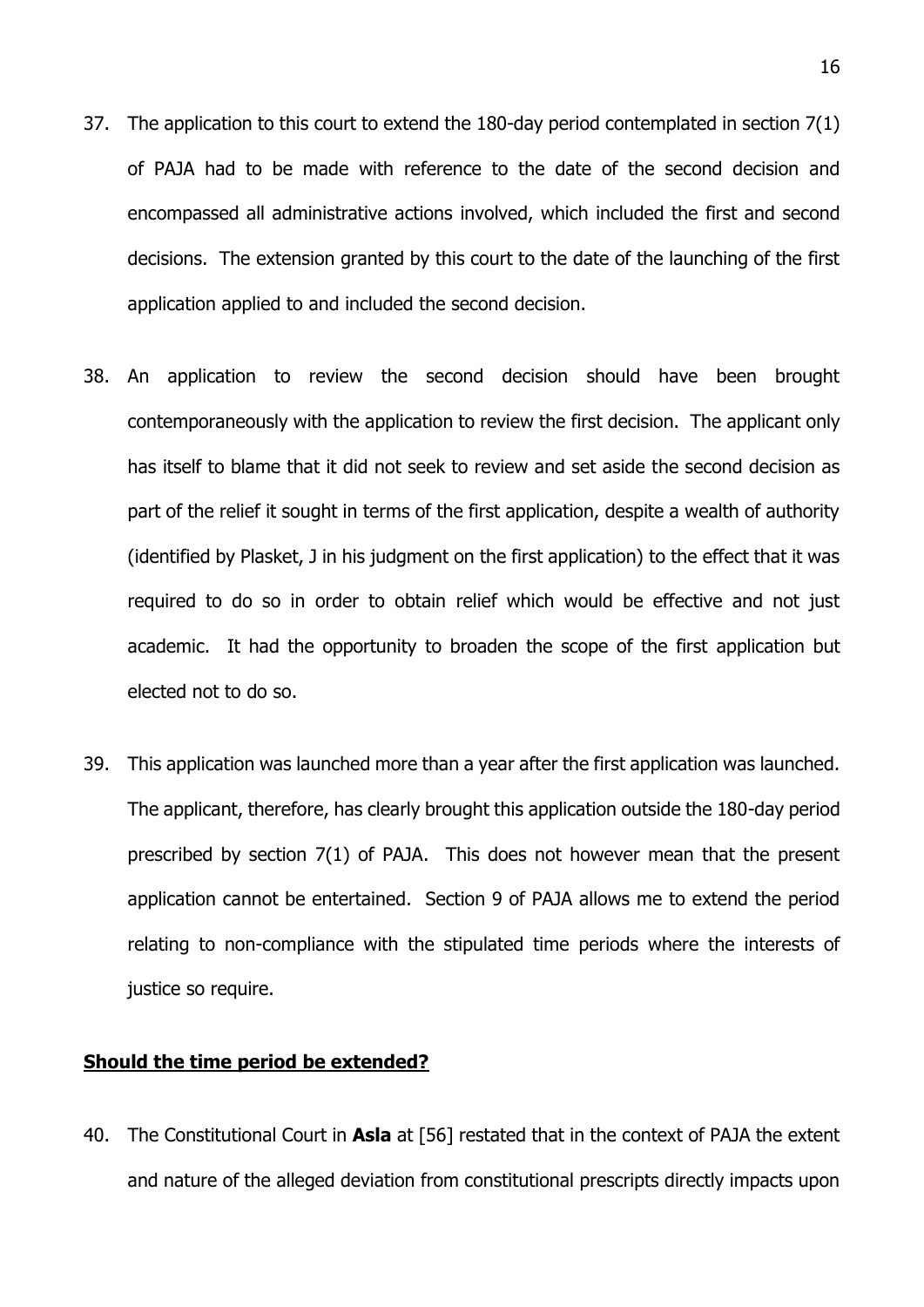an application for condonation in terms of section 9 of PAJA. This entails analysing the impugned decisions and considering the merits of the legal challenge made against the impugned decisions.

- 41. The legal framework against which I must consider whether the administrative actions concerned are reviewable was succinctly set out by Plasket, J (speaking for the Full Bench of this Division) as follows in **WDR Earthmoving Enterprises CC and Another v Joe Gqabi District Municipality and Others ZAECGHC 45 (13 March 2017)**:
	- "[8] A court that is approached to review an administrative action does not have a free hand to interfere in the administrative process. Its powers are limited. As Lord Brightman stated in *Chief Constable of the North Wales Police v Evens "[i]udicial review* is concerned, not with the decision, but with the decision-making process". This was made clear by Innes CJ more than a century ago in *Johannesburg Consolidated* Investment Co Ltd v Johannesburg Town Council when he said:

'Whenever a public body has a duty imposed on it by statue, and disregards important provisions of the statute, or is guilty of gross irregularity or clear illegality in the performance of the duty, this Court may be asked to review the proceedings complained of and set aside or correct them.'

[9] Less than a decade later, after Union and the establishment of the Appellate Division, Innes ACJ, in Shidiack v Union Government (Minister of the Interior), captured the limits of the review functions of a superior court when he said that a court would be "unable to interfere with a due and honest exercise of discretion, even if it considered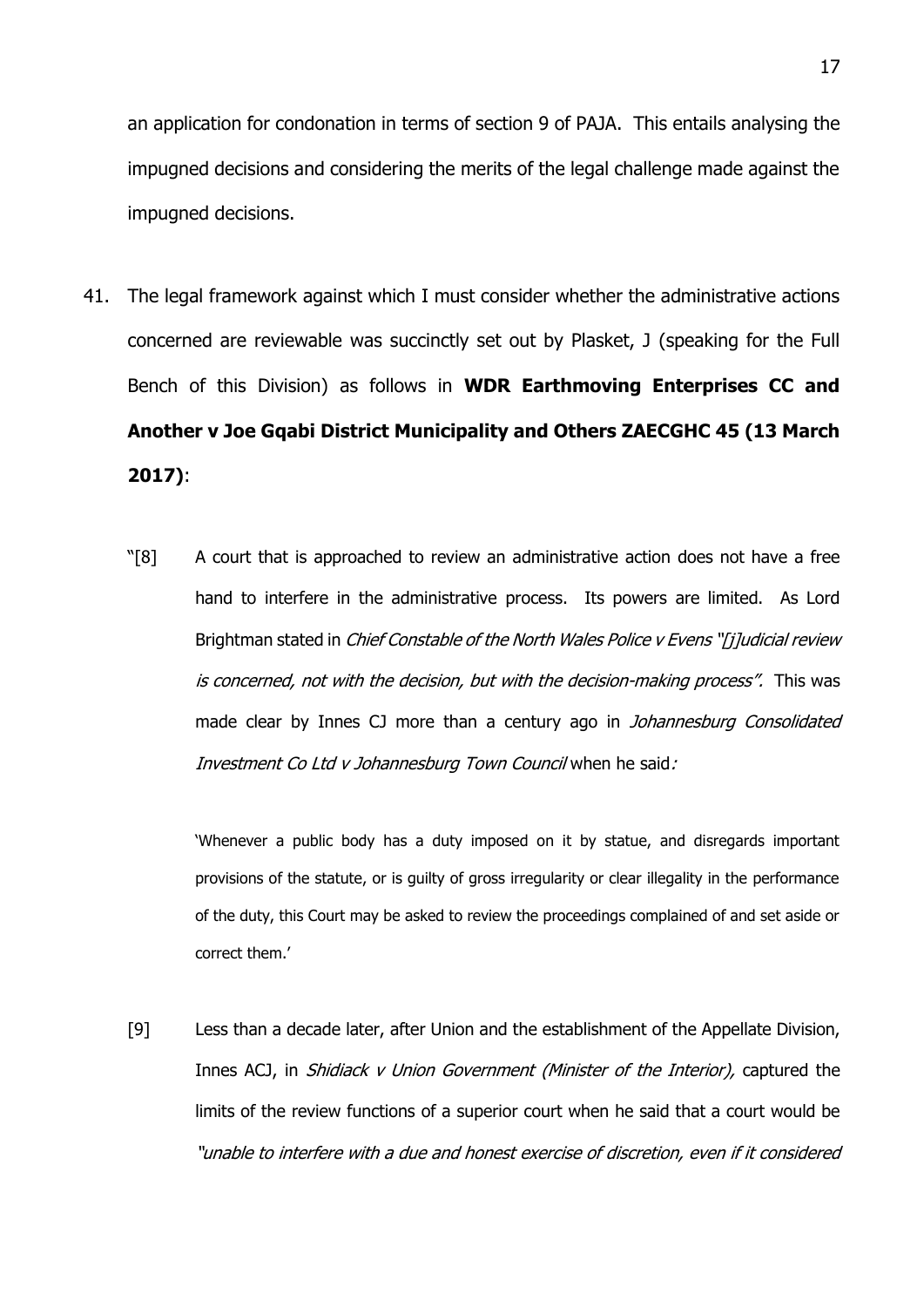the decision inequitable or wrong". The reason for this is simple: the legislature mandated and empowered administrators to administer, and not courts; and the role of the court is limited to ensuring that administrators do not stray beyond the legal limits of their mandates.

[10] The passages I have cited from the *Johannesburg Consolidated Investments* case and the *Shidiack* case articulated the position when the review of administrative action was common law jurisdiction of the superior courts. The principles stated still hold good now that the power to review administrative action is sourced in the Constitution and the PAJA: the distinction between appeal and review, based as it is on the doctrine of the separation of powers, remains in place and remains fundamentally important. Administrative action may only be set aside by a court exercising its review powers if it is irregular. It may not be interfered with because it is a decision a judge considers to be wrong."

#### **[Detailed case references omitted]**

42. The abovementioned principles are consonant with the concept of judicial deference described by **Hoexter, in (2000) 117 SALJ 484 at 501 – 2**, as follows:

"(A) Judicial willingness to appreciate the legitimate and constitutionally-ordained province of administrative agencies; to admit the expertise of those agencies in policy-laden or polycentric issues; to accord their interpretation of fact and law due respect; and to be sensitive in general to the interests legitimately pursued by administrative bodies and the practical and financial constraints under which they operate. This type of deference is perfectly consistent with a concern for individual rights and a refusal to tolerate corruption and maladministration. It ought to be shaped not by an unwillingness to scrutinise administrative action, but by a careful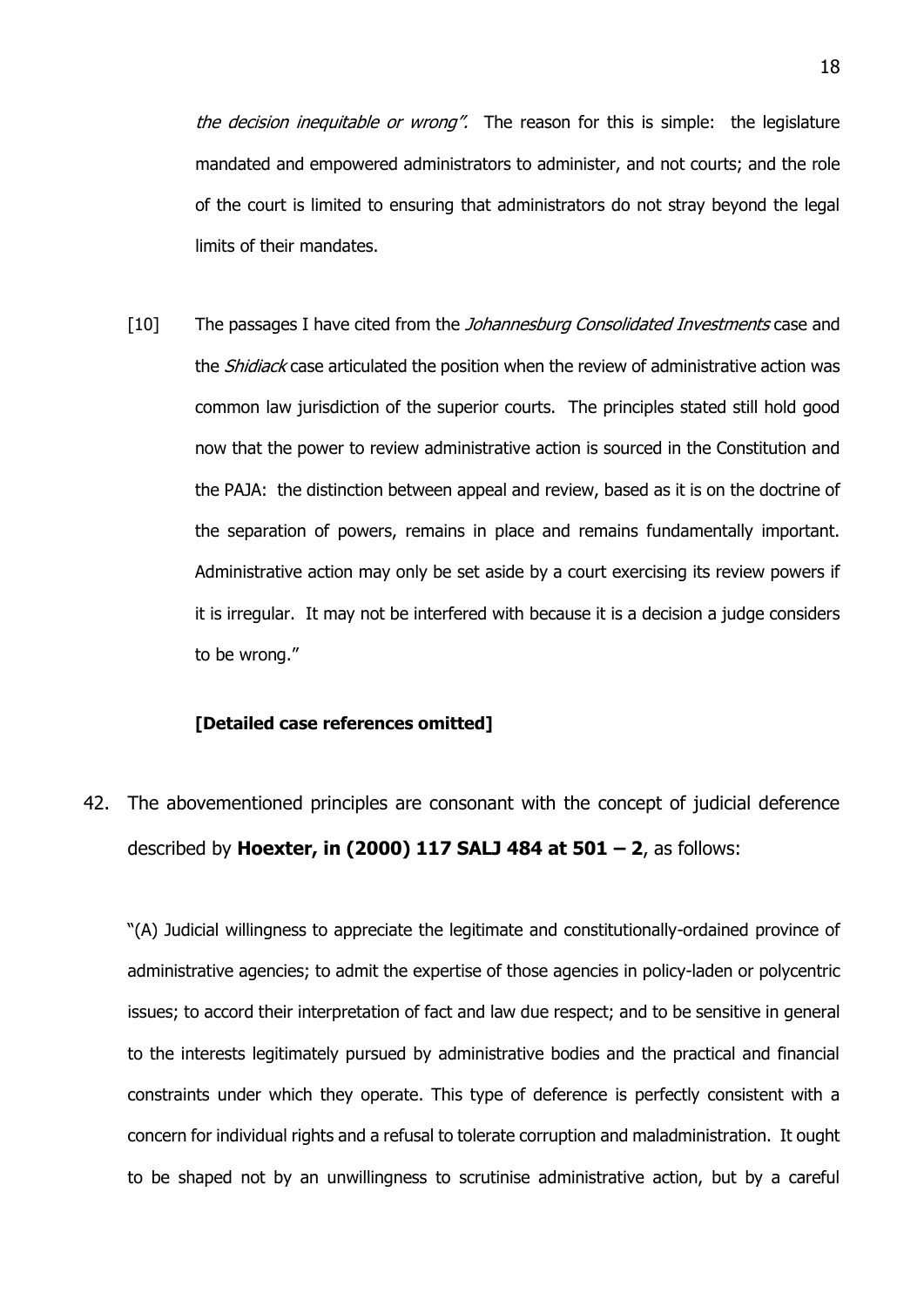weighing up of the need for – and the consequences of – judicial intervention. Above all, it ought to be shaped by a conscious determination not to usurp the functions of administrative agencies; not to cross over from review to appeal."

- 43. In **Minister of Environmental Affairs and Tourism and Others v Phambili Fisheries (Pty) Ltd; Minister of Environmental Affairs and Tourism and Others v Bato Star Fishing (Pty) Ltd 2003 (6) SA 407 (SCA)** at [50] it was held that judicial deference does not imply judicial timidity or an unreadiness to perform the judicial function. It merely recognises that the law itself places certain administrative actions in the hands of the executive and not the judiciary.
- 44. These sentiments were endorsed by the Constitutional Court in **Bato Star Fishing (Pty) Ltd v Minister of Environmental Affairs and Tourism and Others 2004 (4) SA 490 (CC)** at [48] as follows:

"In treating the decisions of administrative agencies with the appropriate respect, a Court is recognising the proper role of the Executive within the Constitution. In doing so a Court should be careful not to attribute to itself superior wisdom in relation to matters entrusted to other branches of government. A Court should thus give due weight to findings of fact and policy decisions made by those with special expertise and experience in the field. The extent to which a Court should give weight to these considerations will depend upon the character of the decision itself, as well as on the identity of the decision-maker. A decision that requires an equilibrium to be struck between a range of competing interests or considerations and which is to be taken by a person or institution with specific expertise in that area must be shown respect by the Courts. Often a power will identify a goal to be achieved, but will not dictate which route should be followed to achieve that goal. In such circumstances a Court should pay due respect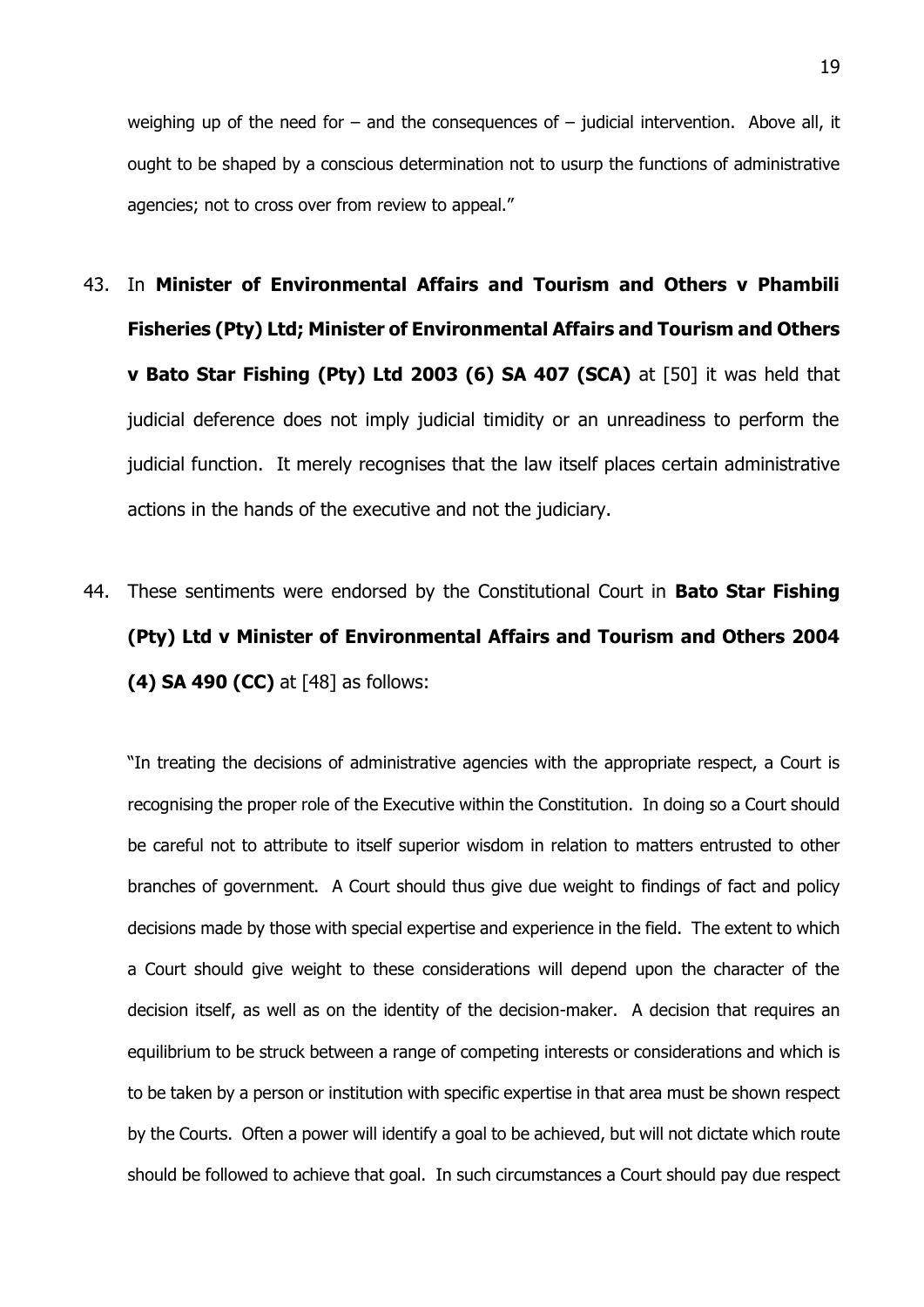to the route selected by the decision-maker. This does not mean, however, that where the decision is one which will not reasonably result in the achievement of the goal, or which is not reasonably supported on the facts or not reasonable in the light of the reasons given for it, a Court may not review that decision. A Court should not rubber-stamp an unreasonable decision simply because of the complexity of the decision or the identity of the decision-maker."

45. As to bad faith and other grounds of review, in **Shidiack v Union Government (Minister of Interior) 1912 AD 642 at 651 – 2** the court held as follows:

"There are circumstances in which interference would be possible and right. If for instance such an officer had acted *mala fide* or from ulterior and improper motives, if he had not applied his mind to the matter or exercised his discretion at all, or if he had disregarded the express provisions of a statute – in such cases the Court might grant relief. But it would be unable to interfere with a due and honest exercise of discretion, even if it considered the decision inequitable or wrong."

46. In approving the abovementioned passage the Constitutional Court in **Pharmaceutical Manufacturers of SA and Another: In re ex parte President of the Republic of South Africa and Others 2000 (2) SA 674 (EC)** at [83] stated that:

"To the extent that *Shidiack* requires public officials to exercise their powers in good faith and in accordance with the other requirements mentioned by Innes ACJ, it is consistent with the foundational principle of the rule of law enshrined in our Constitution. The Constitution, however, requires more: it places further significant constraints upon the exercise of public power through the bill of rights and the founding principle enshrining the rule of law."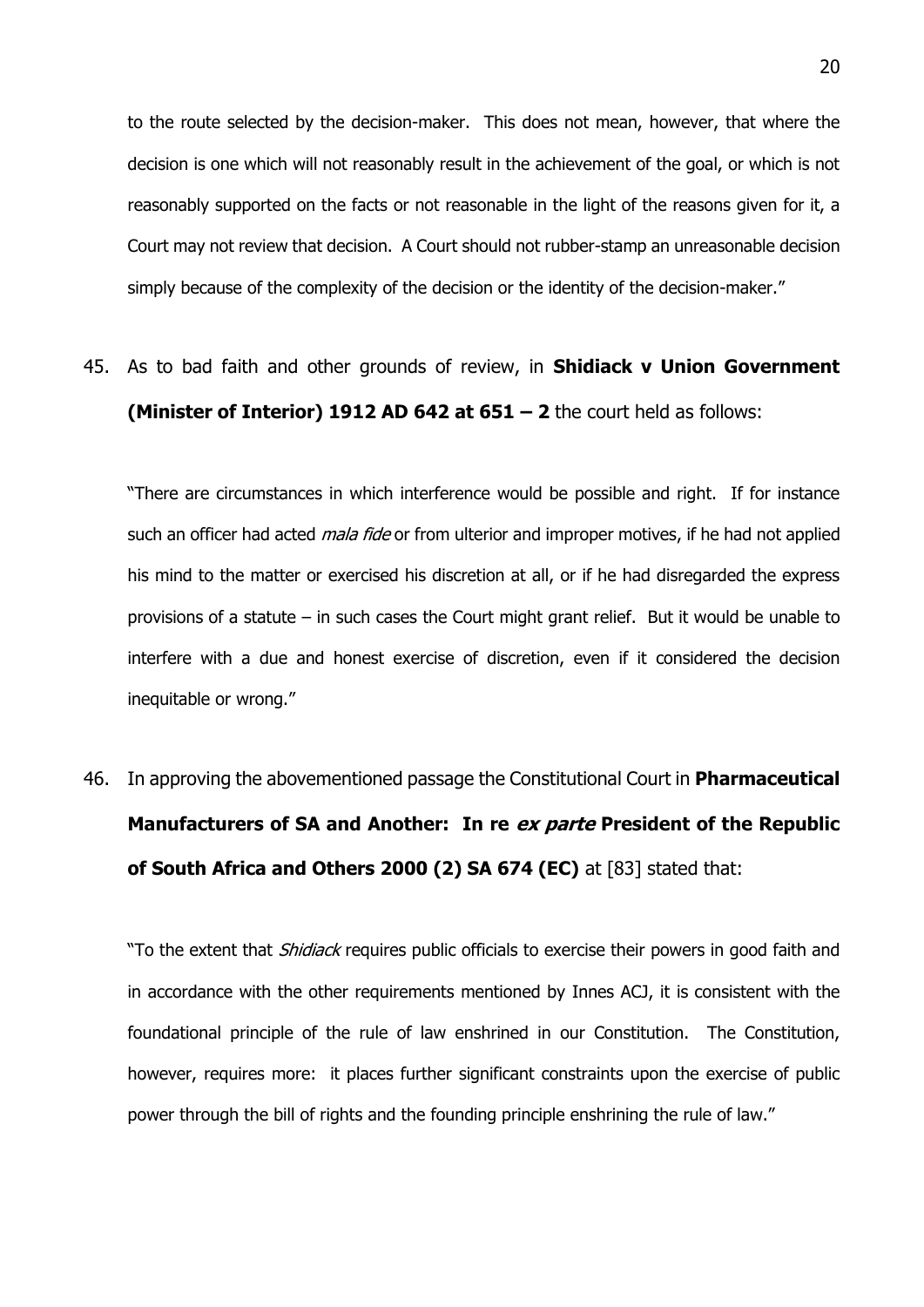#### **CONSIDERATION OF THE MERITS OF THE APPLICATION**

#### **Comparative assessment of alternative sites**

47. It is stated in the refusal notice that the applicant gave the various alternative locations "short shrift". In my view the applicant, thus, failed to meet the requirements of a comparative assessment, set out in regulation 22(2)(h) in the following terms:

"a description of any identified alternatives to the proposed activity that are feasible and reasonable, including the advantages and disadvantages that the proposed activity or alternatives will have on the environment and on the community that may be affected by the activity;"

- 48. The only alternative site that is mentioned in the final basis assessment report ("FBAR") done by Africoast in September 2014 is Progress Airfield. Therefore at that stage no other alternative sites had been identified and/or considered by the applicant.
- 49. The FBAR does not include the requisite comparative assessment setting out the advantages and disadvantages attaching to the alternative sites "have on the environment and on the community that may be affected by the activity." Furthermore, there is no comparative assessment of the five alternative sites identified by the applicant.

#### **Possible congestion at alternative sites**

50. The alleged congestion at the Port Elizabeth International Airport and Progress Aerodrome was not satisfactorily established by the applicant in my view.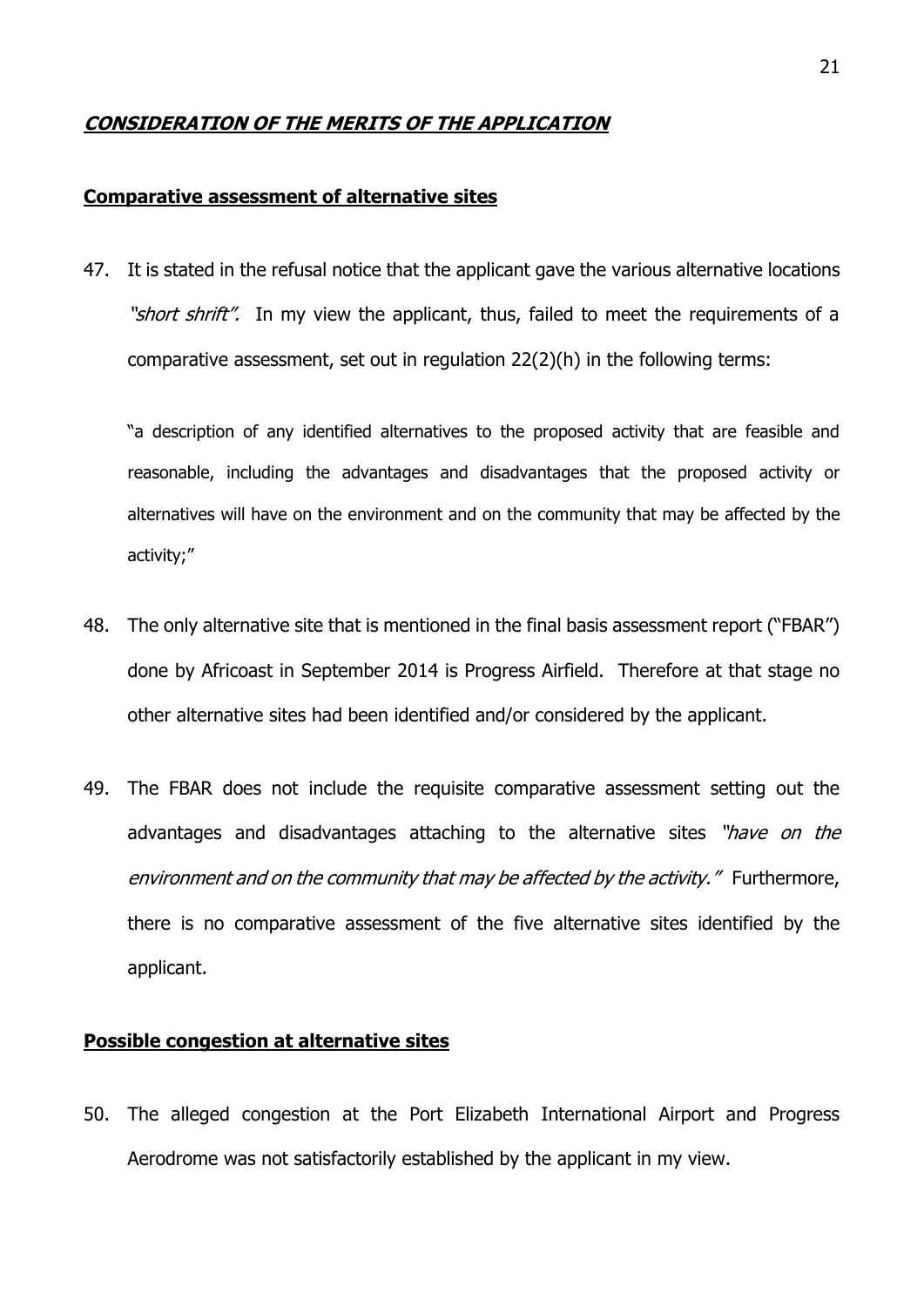51. The FBAR has correctly been described by the second respondent as lacking in particularity as to the number of aircraft, hangars, owners of aircraft, pilots, or flight hours of pilots at either of these locations.

#### **The public participation process**

- 52. The applicant obtained the aquatic, avian and amended noise specialist studies on 26 September 2015, 27 September 2015, and 5 October 2015, respectively.
- 53. In terms of regulation 54(6):

"Where a basis assessment report, scoping report or environmental impact assessment report as contemplated in regulations 22, 28 and 31 respectively is amended because it has been rejected or because of a request for additional information by the competent authority, and such amended report contains new information, the amended basic assessment report, scoping report or environmental impact assessment report must be subjected to the processes contemplated in regulations 21, 27 and 31, as the case may be, on the understanding that the application form need not be resubmitted."

54. Regulation 21(1)(a), provides that:

"After having submitted an application, the EAP managing the application, must – conduct at least a public participation process as set out in regulation 54;"

55. The refusal notice states the following (at page 14):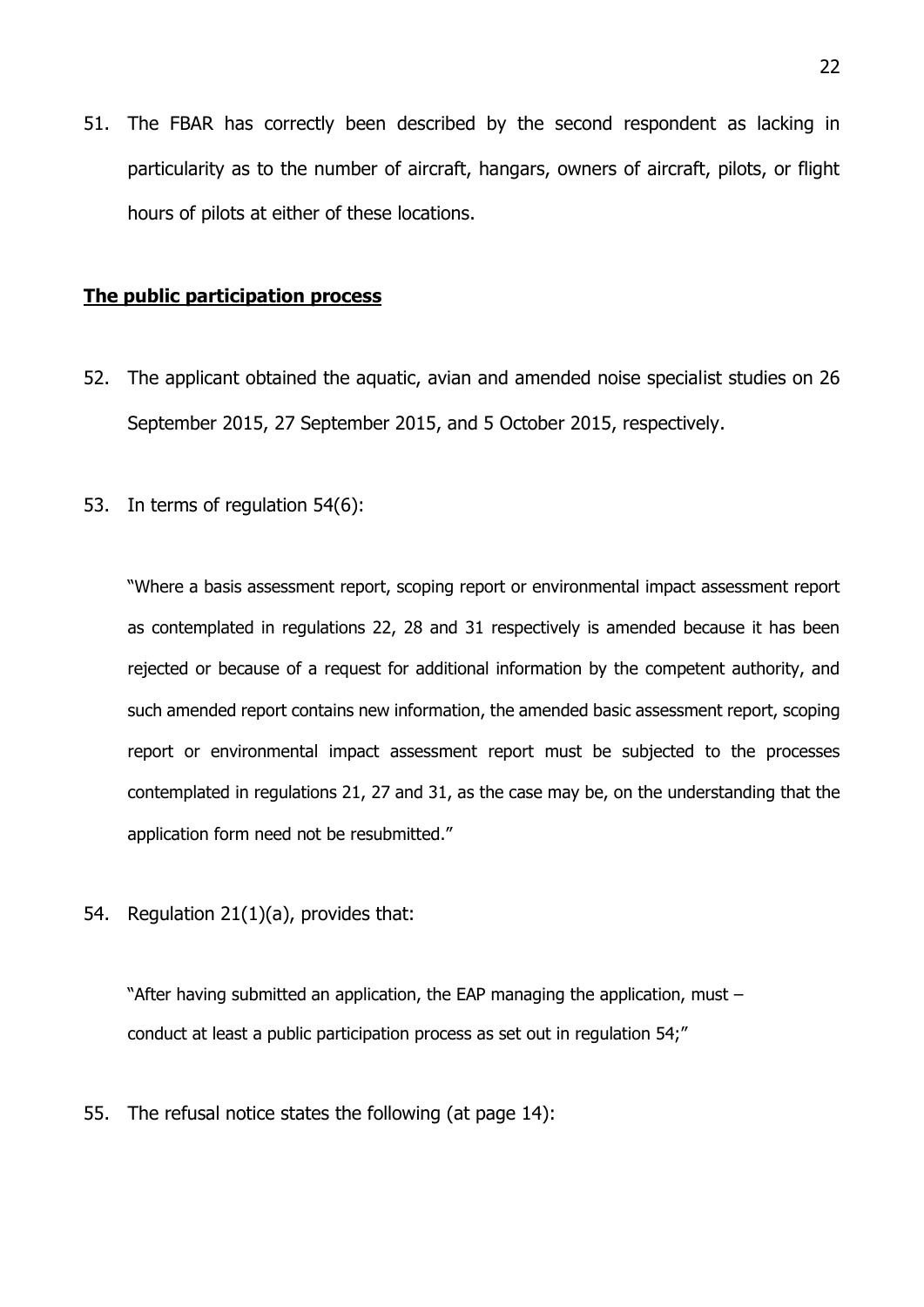"Over and above the PPP conducted on the Amended DBAR, I&Aps were provided with an additional comment and review period on the economic specialist study dated September 2015, yet no PPP was provided for with regard to the other additional specialist studies, which also included the avian and aquatic studies as well as revisions made to the services and noise specialist studies."

56. These procedural flaws on the part of the applicant, however, did not solely inform the second respondent's decision, which was rather the result of a due consideration of the substance of the application. This approach by the second respondent cannot lead to a conclusion of irrationality or a misconstruction of the law by the second respondent.

#### **The noise impact assessment**

- 57. Struwig, Ralph and Govender are experienced specialists in the areas of environmental management and impact assessment. Ralph's internal memorandum establishes a careful consideration of the assessment, from which one can discern that the assessment did not speak to the question of nuisance. The methodology employed and the conclusions reached by the applicant's specialists were duly considered and appreciated. Ralph's internal memorandum and the exchange of email correspondence between the officials demonstrate that they applied their minds to the question of noise.
- 58. The assessment is a technical study, which is focused on the legal noise limit rather than the impact of the increase in ambient noise levels, which would result, regardless of whether those noise levels are still within legal limits. Hence the request for empirical tests by the second respondent and the objectors.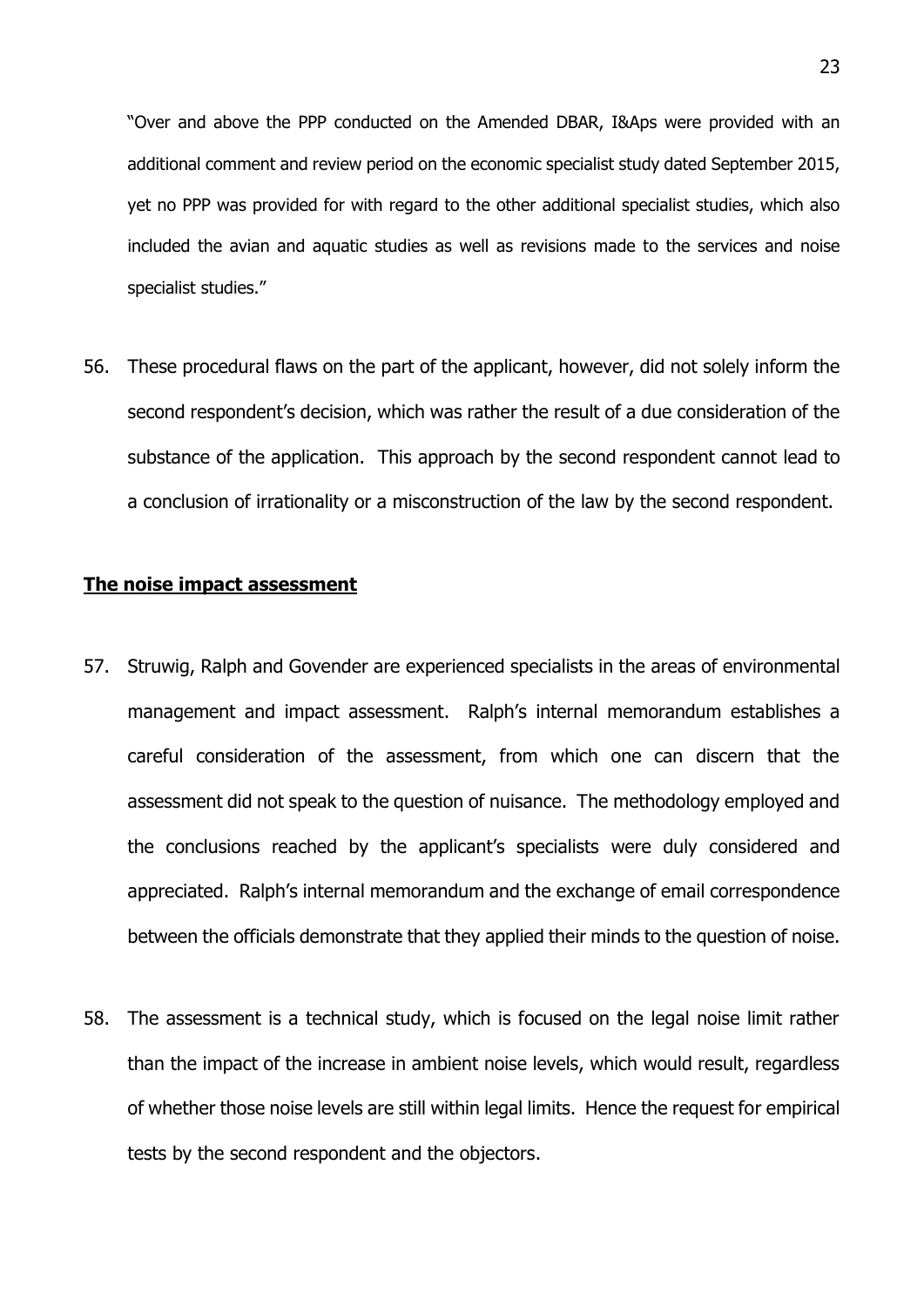- 59. Practical simulation / noise tests were requested by the second respondent and the objectors as a response to the applicant's theoretical approach that, for purposes of the environmental authorisation, it was sufficient that the noise levels would be within the legal limits, as opposed to dealing with the long terms nuisance created for residents in the area which would result from the increase in ambient noise levels, regardless of whether those noise levels were within legal limits.
- 60. The applicant's contentions in the founding and replying affidavits with regard to the noise levels aspect do not say that the noise will not constitute a nuisance. All it says is that it will not exceed maximum legal limits. The objectors / residents in the area state that it will constitute a nuisance. The second respondent gave due weight to this objection, and, in doing so did not act irrationally.
- 61. Th exchange of correspondence between the second respondent and the applicant's EAP's, substantiates the second respondent's insistence on the need for practical noise tests.
- 62. The applicant could and should have conducted practical noise measurements during simulated take-offs and landings on and during overflying of the property.
- 63. Given the potential of a long-term nuisance factor resulting from the approval of the application, it was requried of the second respondent to adopt the risk averse approach which the Act makes imperative.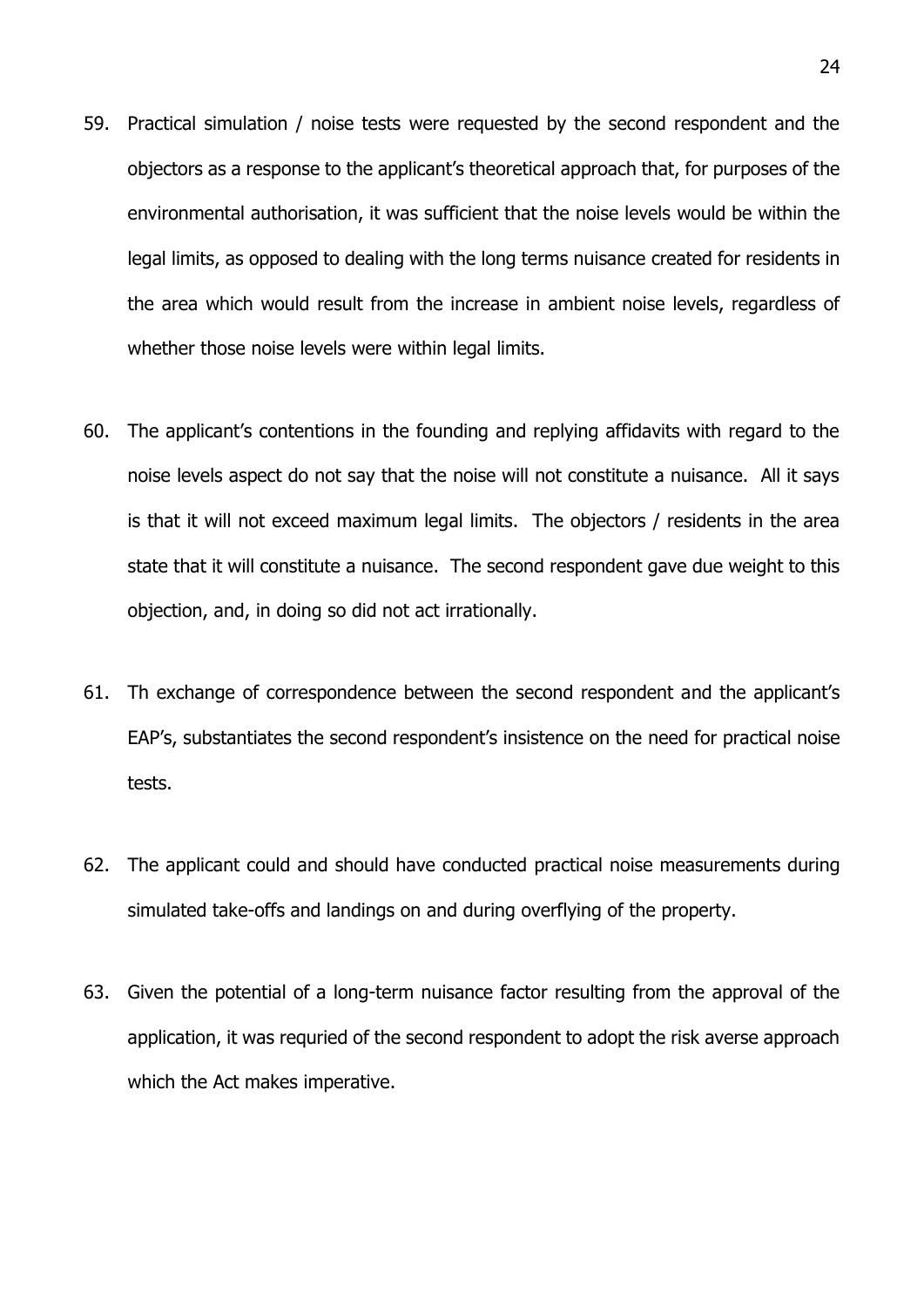64. It was satisfactorily confirmed by the second respondent that the proposed development would constitute a nuisance to the community of that area. The second respondent cannot be faulted for accepting this as a reason for refusing to grant environmental authorisation to the applicant.

#### **An operational environmental management plan**

65. Regulation 22(2)(l) provides as follows:

"A basic assessment report must contain all the information that is necessary for the competent authority to consider the application and to reach a decision contemplated in regulation 25, and must include draft environmental management programme containing the aspects contemplated in regulation 33;"

66. Regulation 33(b)(ii), consonantly, provides:

"A draft environmental management programme must comply with section 24N of the Act and include:

information on any proposed management or mitigation measures that will be take to address the environmental impacts that have been identified in a report contemplated by these Regulations, including environmental impacts or objectives in respect of operation or undertaking of the activity."

67. The second respondent pointed out in paragraph 3.2.2 on page 9 in the refusal notice that: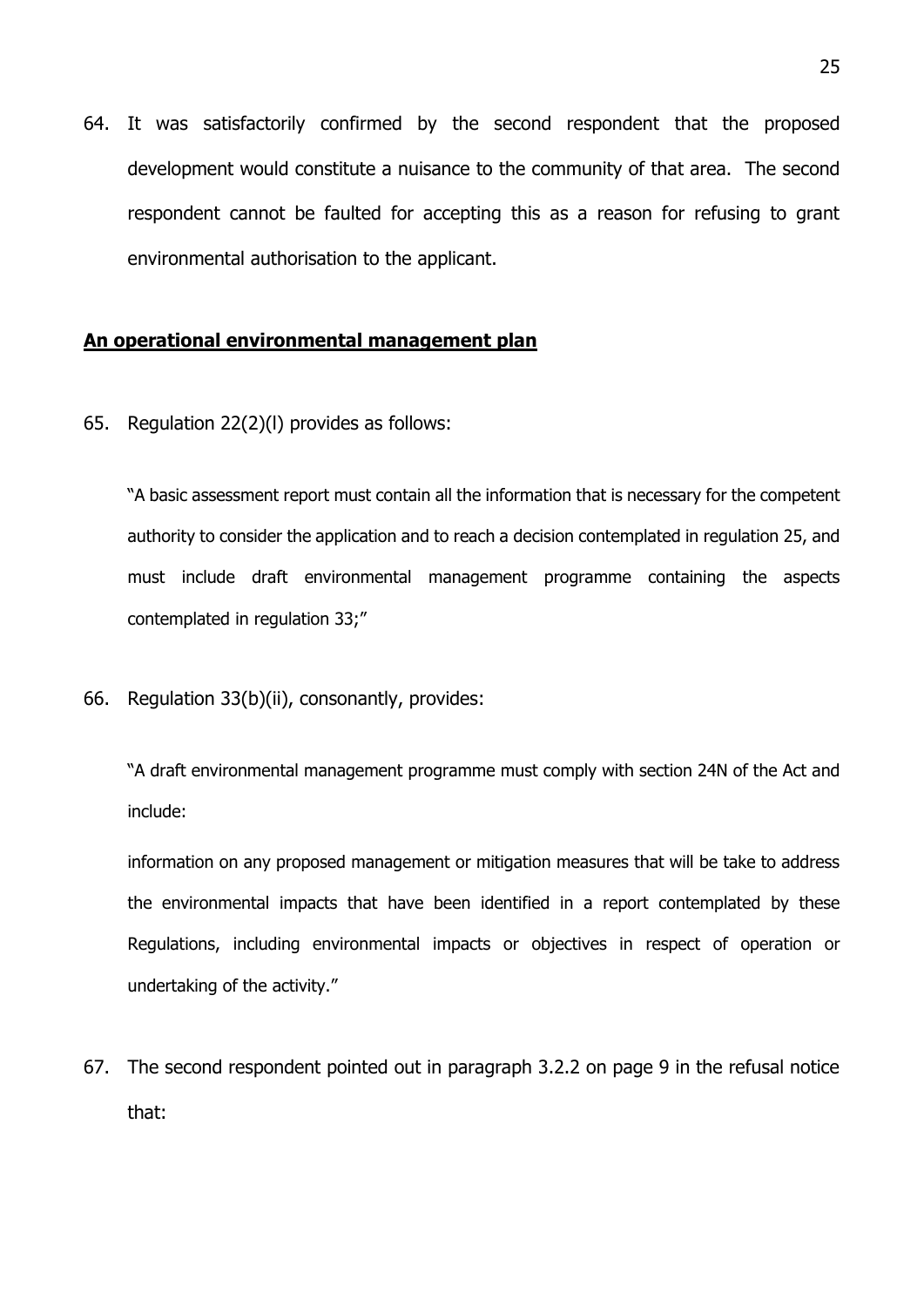"The Amended FBAR identified several impacts associated with the construction and operational phases of the proposed development, with its recommendation based on the proposed development adopting the mitigation measures required to have attenuated negative impacts to acceptable levels. Despite such opinion and contrary to the requirements of the regulations, the Environmental Management Plan contained in Appendix F does not address the operational phase of the development."

68. The objections raised related to the impact the development would have once operational. The applicant accepted this, by, *inter alia* commissioning specialist studies. The applicant nevertheless failed to address the impact of the operational phase of the development on the residents in the area of the airfield. Again, the second respondent was entitled to accept this as a factor in its decision to refuse environmental authorisation.

#### **The bird study**

- 69. In determining the risk of a bird strike the second respondent, in my view correctly took into account:
	- 69.1. the likely enhancement of avian diversity on the site as a result of the development;
	- 69.2. its experiences at the Port Elizabeth International Airport.
- 70. The second respondent, therefore, correctly took the possibility of a bird-strike into account when it disallowed the application for authorisation.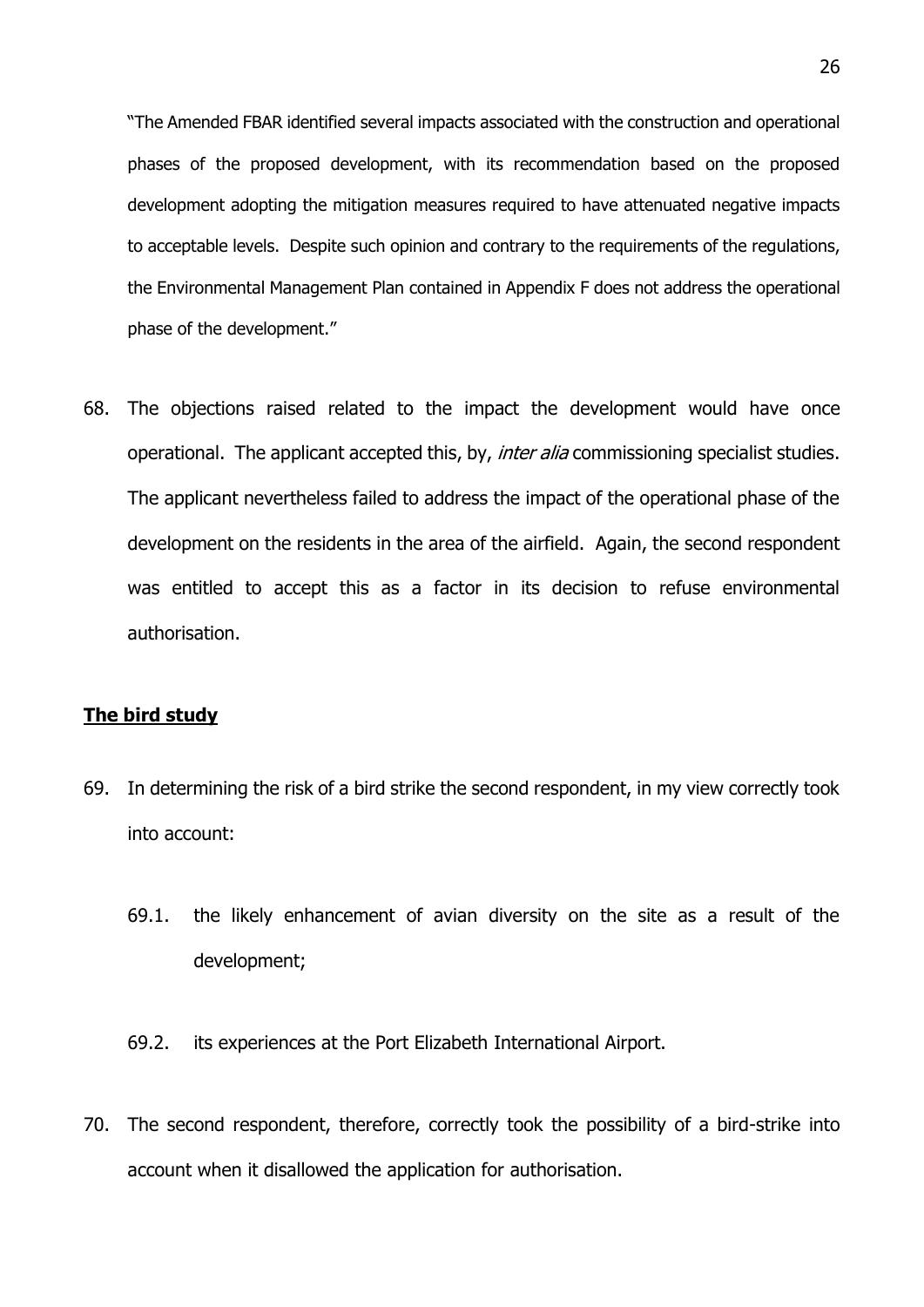#### **The geohydrological study**

- 71. The geohydrological study was undertaken prior to the existence of the wetlands being established.
- 72. It was incumbent on the applicant to have approached the Department of Water Affairs for confirmation of its earlier position.

#### **The appeal (the second decision)**

- 73. The applicant argues that the first respondent simply adopted the first decision. It also criticises the involvement of Gyan and Gqalangile whom, it is contended, in an unauthorized or unwarranted manner dictated to the first respondent, resulting in the second decision not being his own.
- 74. Gyan and Gqalangile, however, served as internal appeal administrators who were required to advise the first respondent on internal appeals. Gyan and Gqalangile, furthermore were objectively critical of aspects of the first decision.
- 75. I, thus, find no merit in the submission that the first respondent without more appropriated the first decision whilst also simply accepting the advices of Gyan and Gqalangile, particularly where they were objectively disapproving of aspects of the first decision.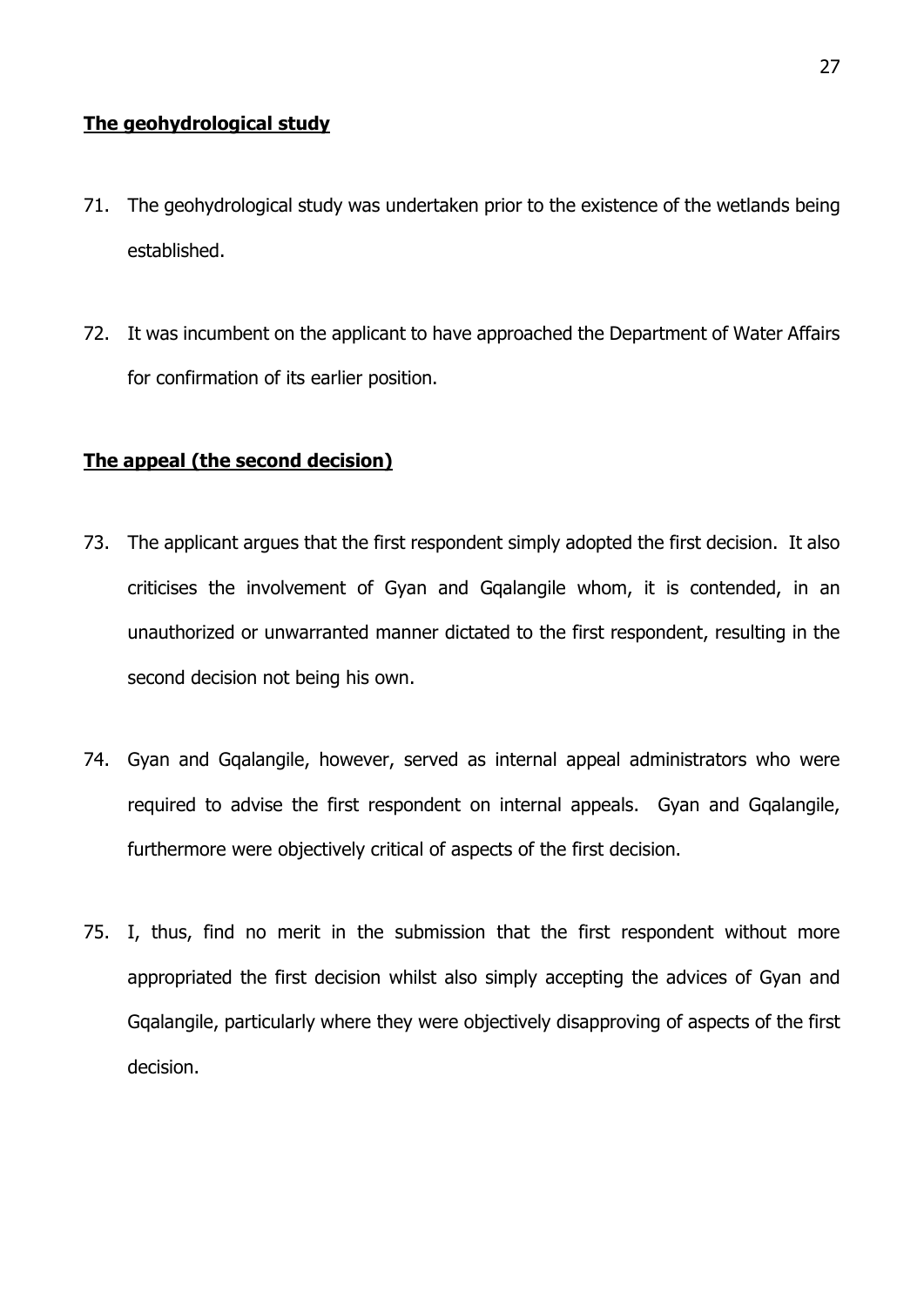76. Mr Somyo, who, at the time was the Member of the Executive Council who had the responsibility of deciding the specifically appeal, denies the averments that he simply followed the suggestions of Gyan and Gqalangile. Their recommendations were always treated as such and were not elevated to the decision of the first respondent, which was independently take. He stated clearly that he accepted their recommendations after due consideration of all the material placed before him and a consideration of the available outcomes. I am unable to find that this is not so.

#### **Conclusion on the merits**

- 77. At the outset it must be emphasised that the impugned decisions, in this case, do not disclose any obvious and egregious deviation from constitutional prescripts. This is not the type of case contemplated in **Asla** at [63] which would compel me to set aside the actions concerned regardless of whether the delay can be excused. This case involves a highly technical application for environmental authorisation, requiring the decisionmakers concerned to exercise a discretion vested in them in terms of the Act. There is no indication that those decision-makers did not act in good faith.
- 78. In view of my findings on the merits of the impugned decision, and on an application of the deference principle, I am satisfied that the applicant has not established any grounds for review under PAJA in respect of either decision. I am unable to find that the decisions concerned were not reasonably supported on the facts, or were unreasonable in the light of the reasons given for the decisions. Furthermore, I am satisfied from my analysis of the merits that the decision-makers concerned were not influenced by errors of law, that the impugned decisions were not taken after taking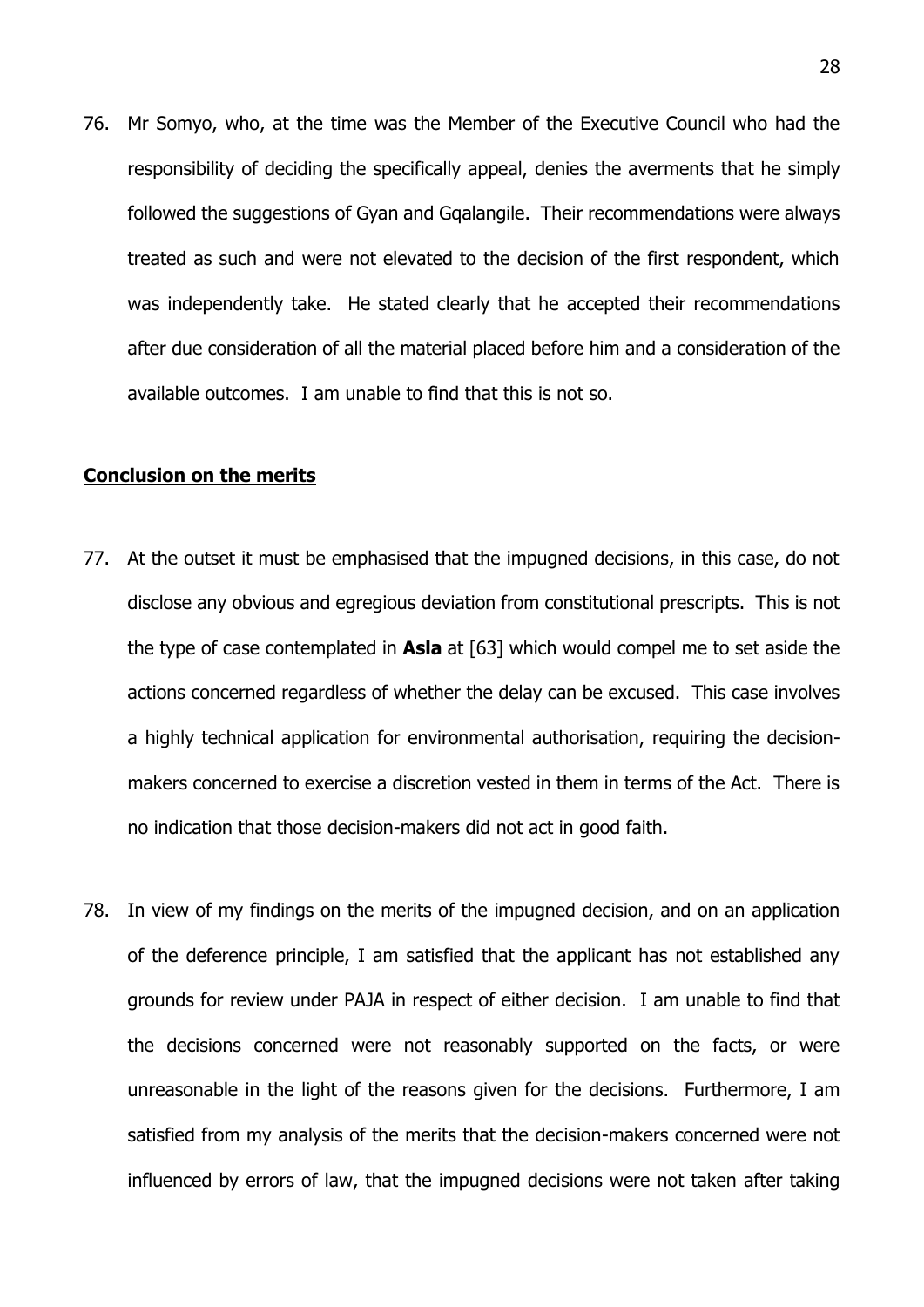into account irrelevant considerations and/or failing to take into account relevant considerations or that the impugned decisions were not rationally connected to the information with which the decision-makers were tasked. Consequently the impugned decisions, do not fall foul of sections  $6(2)(d)$ ,  $6(2)(e)(iii)$  or  $6(2)(f)(ii)(cc)$  of PAJA, respectively.

#### **The conduct of the applicant**

- 79. A factor to consider when decision if a delay can be overlooked is the conduct of an applicant.
- 80. In this matter the following conduct of the applicant militated against me overlooking the delay:
	- 80.1. its failure from the outset to seek a review of the second decision dispute that decision constituting a clearly discernible, separate administrative action;
	- 80.2. the unreasonable refusal by the applicant to agree to the broadening of the scope of the first application to allow for the review of the second decision;
	- 80.3. its position in arguing before me that the second decision did not constitute a discernible, separate administrative action despite the clear finding of Plasket, J in the first application that it did. Even if it was a "non-decision", as contended, it could not be ignored and would continue to have effect until set aside. See **MEC for Health, Eastern Cape and Another v Kirland**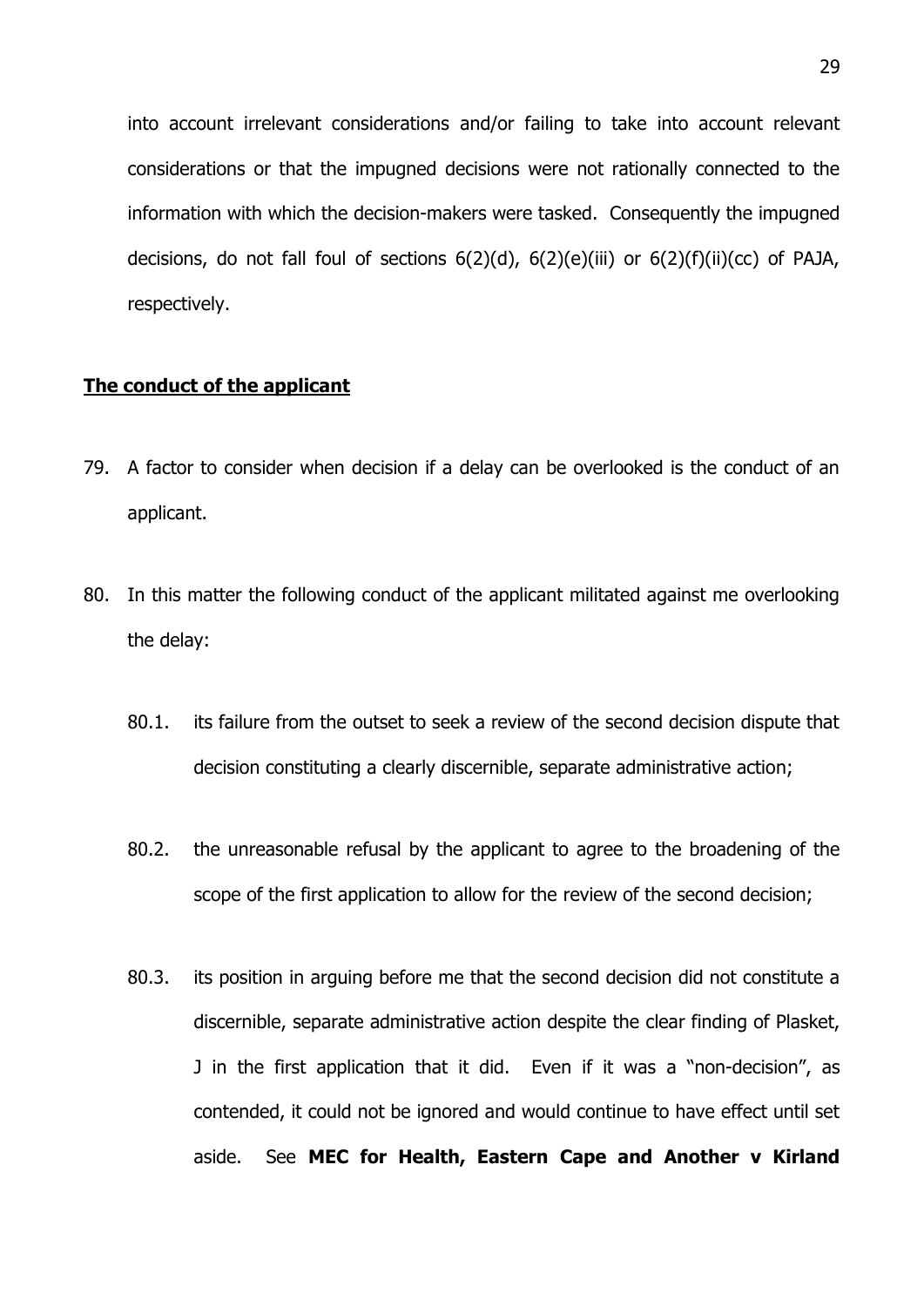# **Investments (Pty) Ltd t/a Eye & Lazer Institute 2014 (3) SA 481 (CC)**

at [66] and [92].

#### **Conclusion on delay**

81. In the circumstances, where the applicant has not made out a case for review on the merits and having due regard to its conduct described above the applicant is not entitled to relief in terms of prayer 1 of the notice of motion, namely the extension of the 180 day time period prescribed in terms of section 7(1) of PAJA. I find that it would not be in the interests of justice to do so. This has the consequence that the entire application fails.

#### **Substitution and joinder**

82. In view of the conclusions I have reached it is unnecessary for me to make any findings on the aspects of substitution and joinder.

#### **Costs**

- 83. In respect of the first, second and third respondents there is no reason why the costs should not follow the result.
- 84. In as much as PAJA would have allowed the fourth respondent as a person whose rights could be materially and adversely affected to seek a review of any administrative action granting the applicant environmental authorisation, the fourth respondent was entitled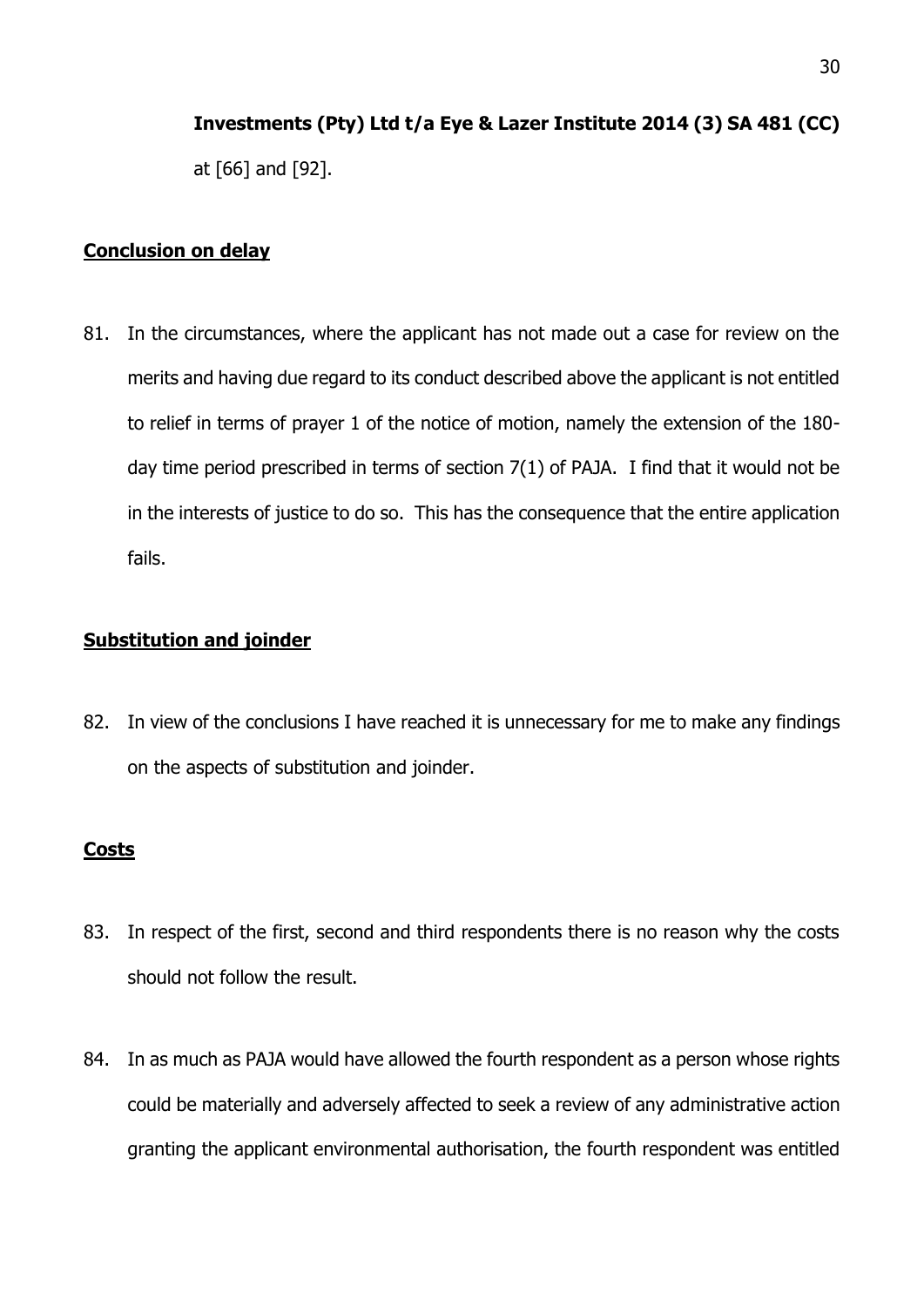to oppose this application for the review of the first and second decisions. Thus, he is also entitled to his costs.

#### **Order**

- 85. In the result I make the following order:
	- 85.1. the application is dismissed;
	- 85.2. the applicant is directed to pay the costs of the first, second, third and fourth respondent, such costs to include the costs of two counsel, where so employed.

**O.H. RONAASEN ACTING JUDGE OF THE HIGH COURT**

**\_\_\_\_\_\_\_\_\_\_\_\_\_\_\_\_\_\_\_\_\_\_\_\_\_\_\_\_\_\_\_\_**